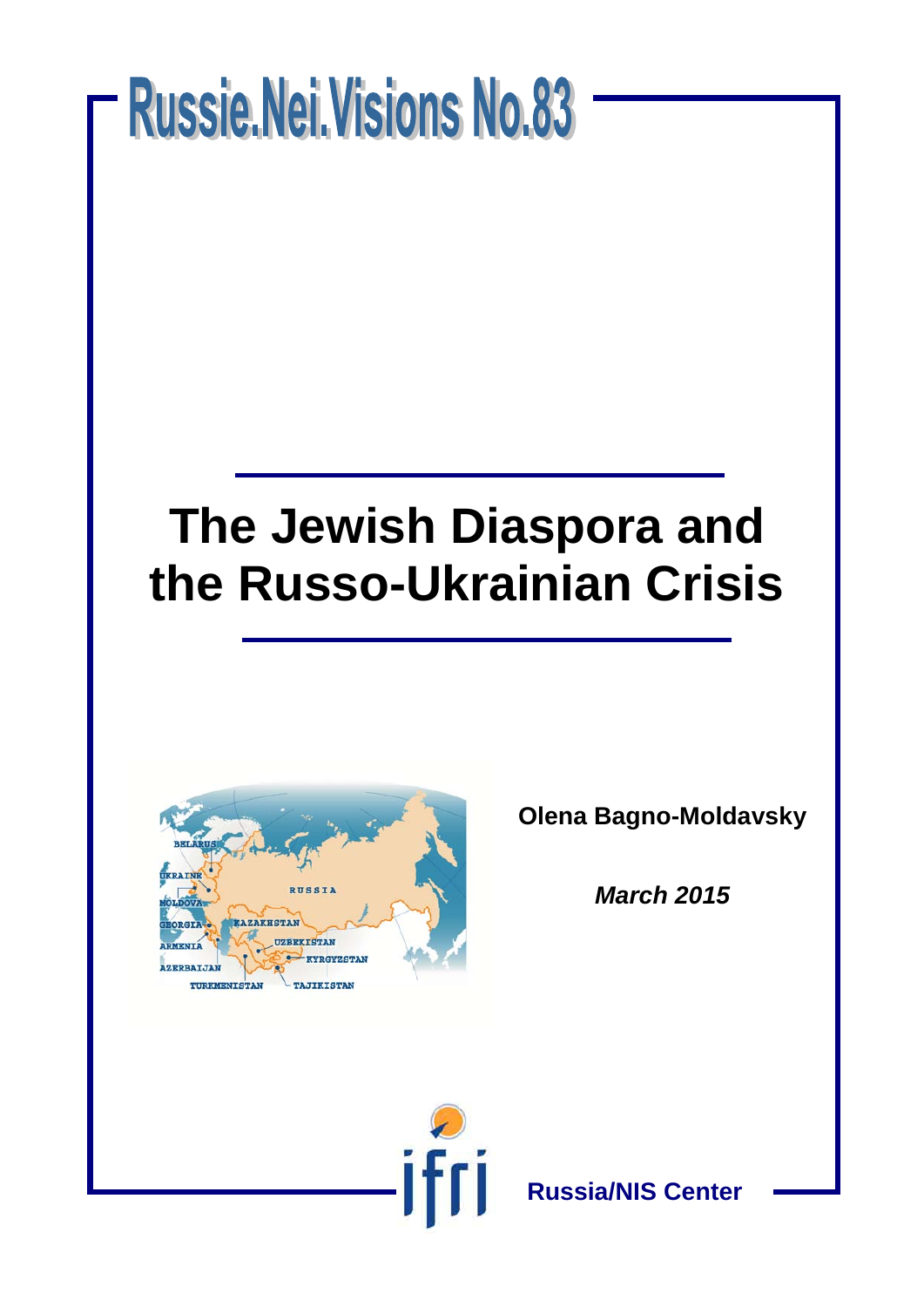Ifri is a research center and a forum for debate on major international political and economic issues. Headed by Thierry de Montbrial since its founding in 1979, Ifri is a non-governmental and a non-profit organization.

As an independent think tank, Ifri sets its own research agenda, publishing its findings regularly for a global audience.

With offices in Paris and Brussels, Ifri stands out as one of the rare French think tanks to have positioned itself at the very heart of European debate.

Using an interdisciplinary approach, Ifri brings together political and economic decision-makers, researchers and internationally renowned experts to animate its debates and research activities.

*The opinions expressed in this article are the authors' alone and do not reflect the official views of their institutions.*

#### **Russia/NIS Center © All rights reserved – Ifri – Paris, 2015 ISBN: 978-2-36567-360-0**

**IFRI**  27 RUE DE LA PROCESSION 75740 PARIS CEDEX 15 – FRANCE TEL. : 33 (0)1 40 61 60 00 FAX : 33 (0)1 40 61 60 60 E-MAIL : ifri@ifri.org

**IFRI-Bruxelles** RUE MARIE-THERESE, 21 1000 BRUXELLES, BELGIQUE TEL. : 32(2) 238 51 10 FAX : 32 (2) 238 51 15 E-MAIL : bruxelles@ifri.org

WEBSITE **:** www.ifri.org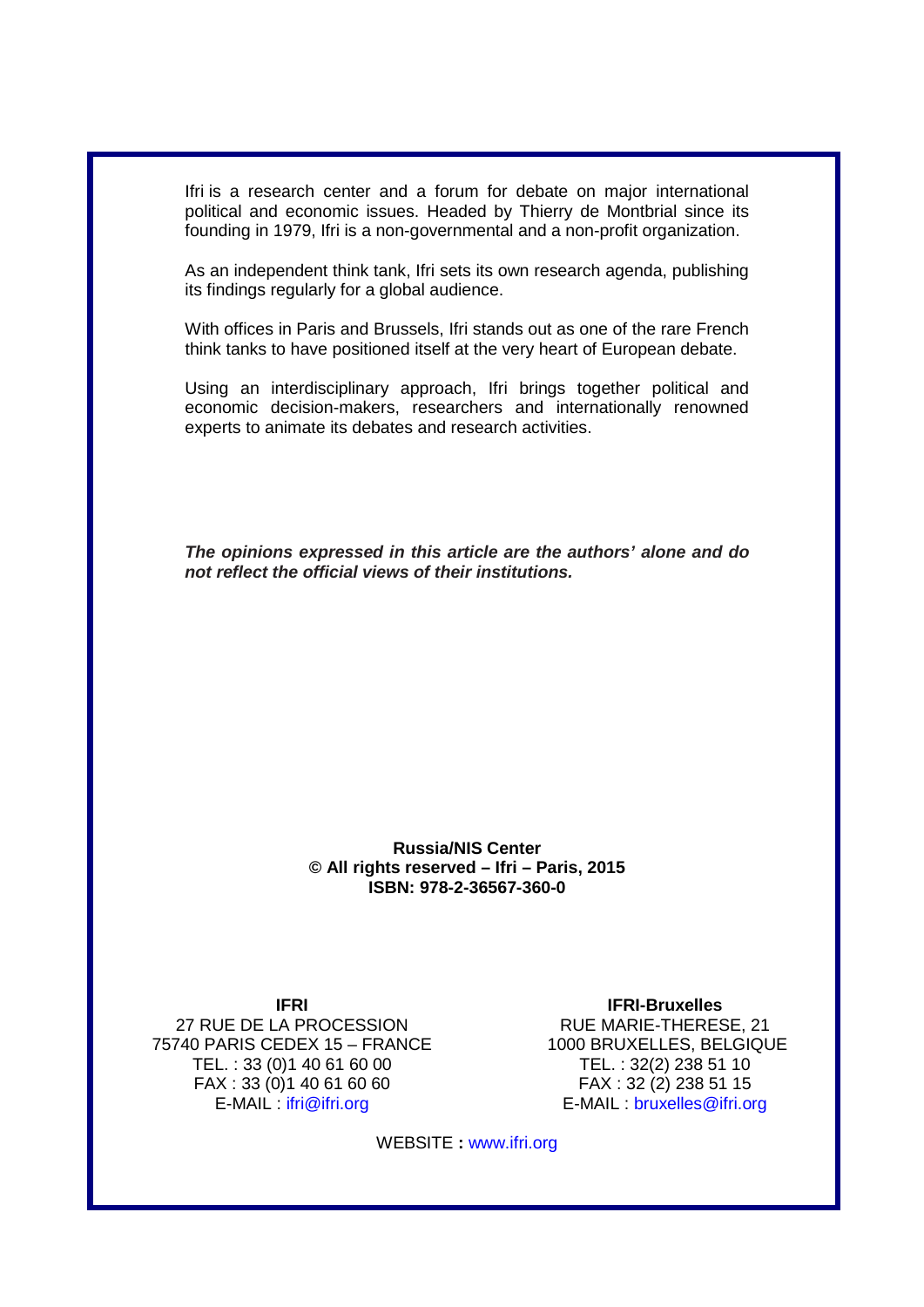# *Russie.Nei.Visions*

"Russie.Nei.Visions" is an online collection of articles dedicated to the study of Russia and the other new independent states (Belarus, Ukraine, Moldova, Armenia, Georgia, Azerbaijan, Kazakhstan, Uzbekistan, Turkmenistan, Tajikistan and Kyrgyzstan). Written by leading experts, these policy-oriented articles deal with strategic, political and economic issues.

This collection upholds Ifri's standards of quality (editing and anonymous peer-review).

If you wish to be notified of upcoming publications or receive additional information, please email: [campagne@ifri.org](mailto:campagne@ifri.org)

### *Recent publications*

– B. Lo, *Frontiers New and Old: [Russia's Policy in Central Asia,](http://www.ifri.org/sites/default/files/atoms/files/ifri_rnv_82_central_asia_bobolo_eng_january_2015_0.pdf)  "*[Russie.Nei.Visions", No.](http://www.ifri.org/sites/default/files/atoms/files/ifri_rnv_82_central_asia_bobolo_eng_january_2015_0.pdf) 82, January 2015.

– M. Koscienkowski, W. Schreiber, *Moldova's [National Minorities:](http://www.ifri.org/sites/default/files/atoms/files/ifri_rnv_81_eng_moldova_minorities_november_2014_0.pdf)  [Why are they Euroskeptical?,](http://www.ifri.org/sites/default/files/atoms/files/ifri_rnv_81_eng_moldova_minorities_november_2014_0.pdf)* "Russie.Nei.Visions", No. 81, November 2014.

– Tynkkynen N., *[Russia and Global Climate Governance,](http://www.ifri.org/sites/default/files/atoms/files/ifri_rnv_80_eng_tynkkynen_russiaclimatepolitics_september_2014_2.pdf)* "Russie.Nei.Visions", No. 80, September 2014.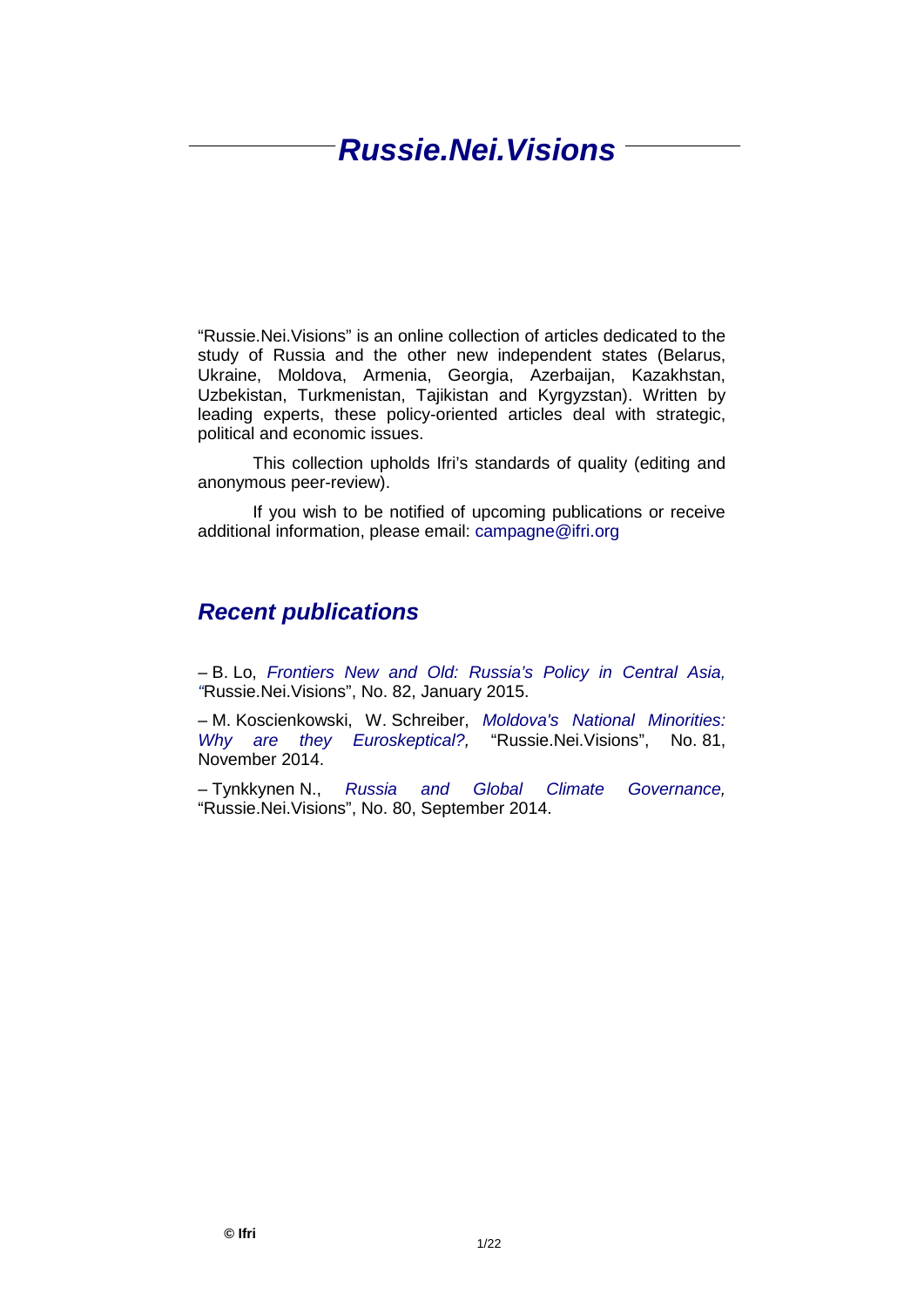# **Author**

Olena Bagno-Moldavsky is a Researcher at the Institute for National Security Studies (Israel) and Ray D. Wolfe Postdoctoral Fellow at the University of Toronto's Center for Jewish studies. Dr Bagno-Moldavsky's research focuses on political culture and behavior, Israeli politics and Russian foreign policy.

Her recent publications include:

– The Effect of Religiosity on Political Attitudes in Israel", *Politics & Religion* (forthcoming);

– "Political Newborns: A journey from Ukraine to Germany and Israel" in *The Russian-Speaking Jewish Diaspora*, edited by Zvi Gitelman, Rutgers University Press (forthcoming);

– "The Conditional Effect of Network Diversity and Values on Tolerance", *Political Behavior*, forthcoming (with Pazit Ben Nun Bloom);

– "The Ukrainian Crisis and the Middle East", INSS Strategic Assessment, No. 17-2, July 2014 (with Zvi Magen and Sarah Fainberg);

– *The Voice of the People: Israeli Public Opinion on National Security 2012*, Memorandum No. 126, INSS, 2013 (with Yehuda Ben Meir).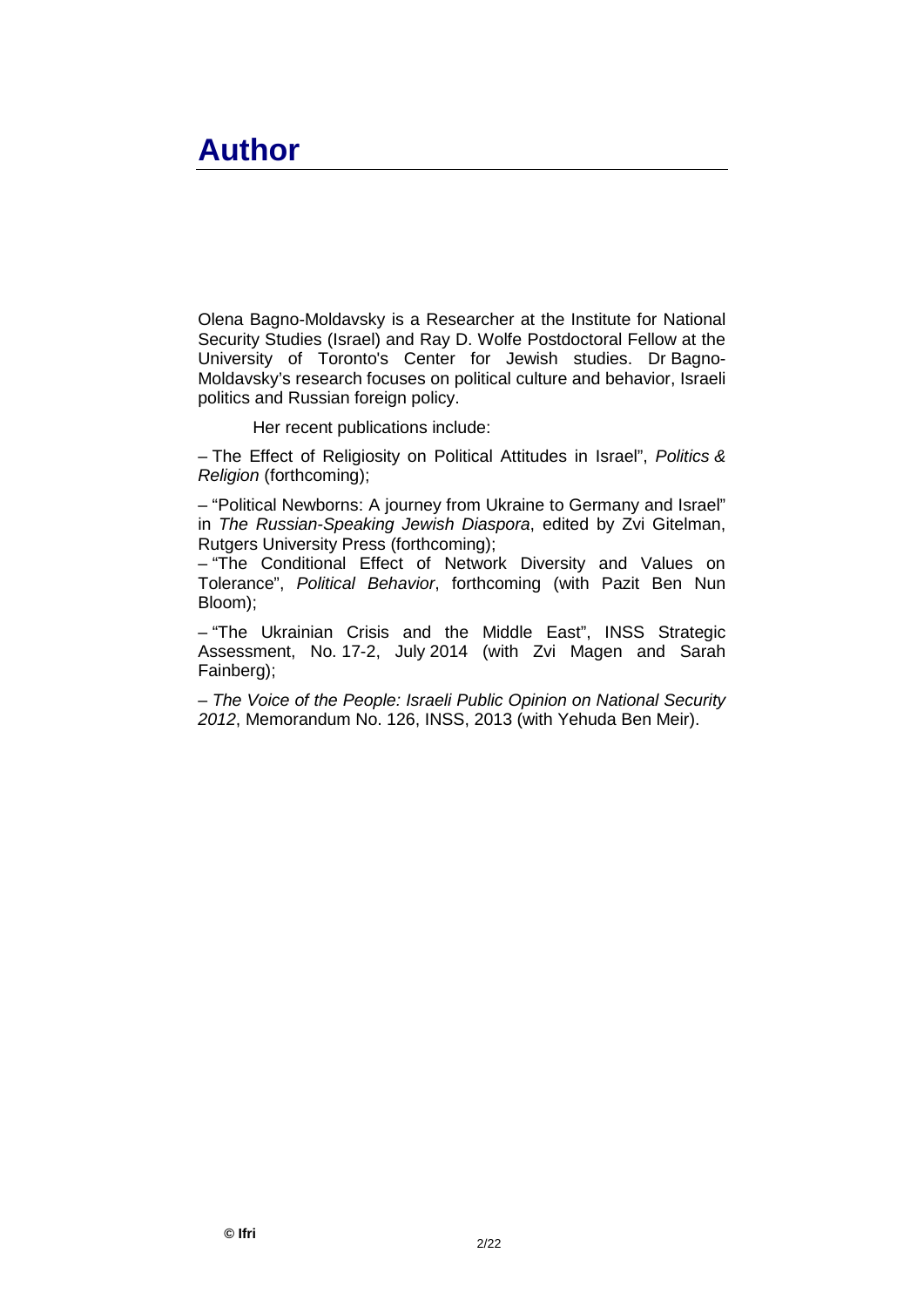# **Abstract**

Two questions arise when the role of a diaspora in crisis is considered. Do diasporas embody an internal threat to the security of the nation state? And why do some efforts to use diasporas as a tool of international politics succeed while others fail? In this paper, the Ukrainian 2014-2015 crisis involving Russia is analyzed in order to suggest answers to these questions. The author examines the political reactions of a specific diaspora group: the Jews in Ukraine and Russia.

The author finds that the diaspora became divided across the fault-line of a clash between the two states, Russia and Ukraine. She concludes that, ultimately, the political power of the diasporas in Russia and Ukraine is limited, and cannot really diverge from the political line of the host state. Concerning the diaspora-hosthomeland relational triangle, the paper suggests that the neutral position of Ukraine toward Israel allows more freedom for diaspora organizations to advance an independent political agenda, while the difference in foreign-policy goals between Israel and Russia means that the diaspora organizations have no choice, but to limit their political activism to the permitted cultural-economic spheres.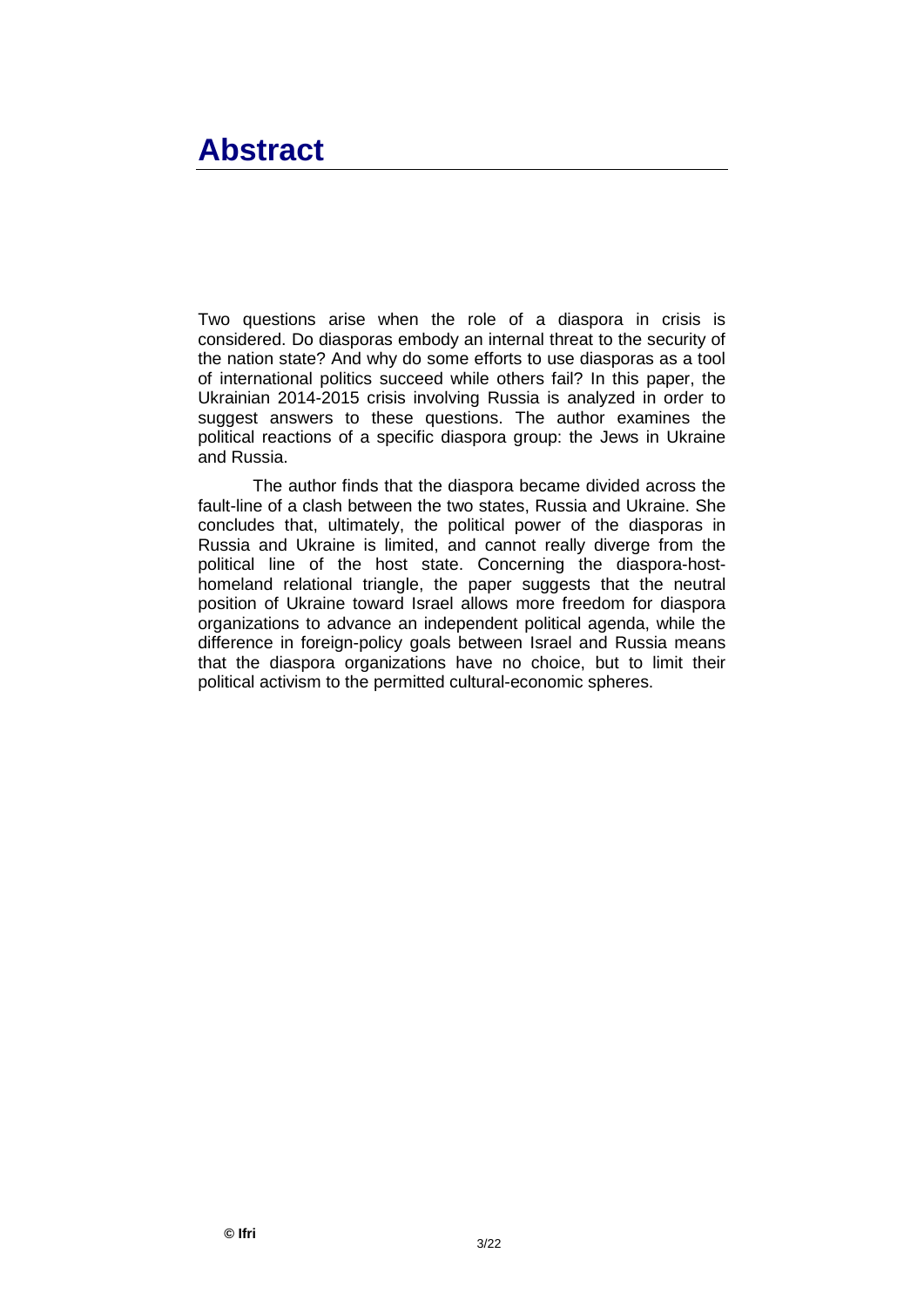# **Contents**

| BILATERAL RELATIONSHIPS BETWEEN RUSSIAN AND UKRAINIAN JEWS13 |  |
|--------------------------------------------------------------|--|
| REACTIONS OF RUSSIAN JEWISH COMMUNITY  13                    |  |
|                                                              |  |
|                                                              |  |
|                                                              |  |
| INSTRUMENTALIZATION OF "FASCISM" IN 2014  18                 |  |
|                                                              |  |
|                                                              |  |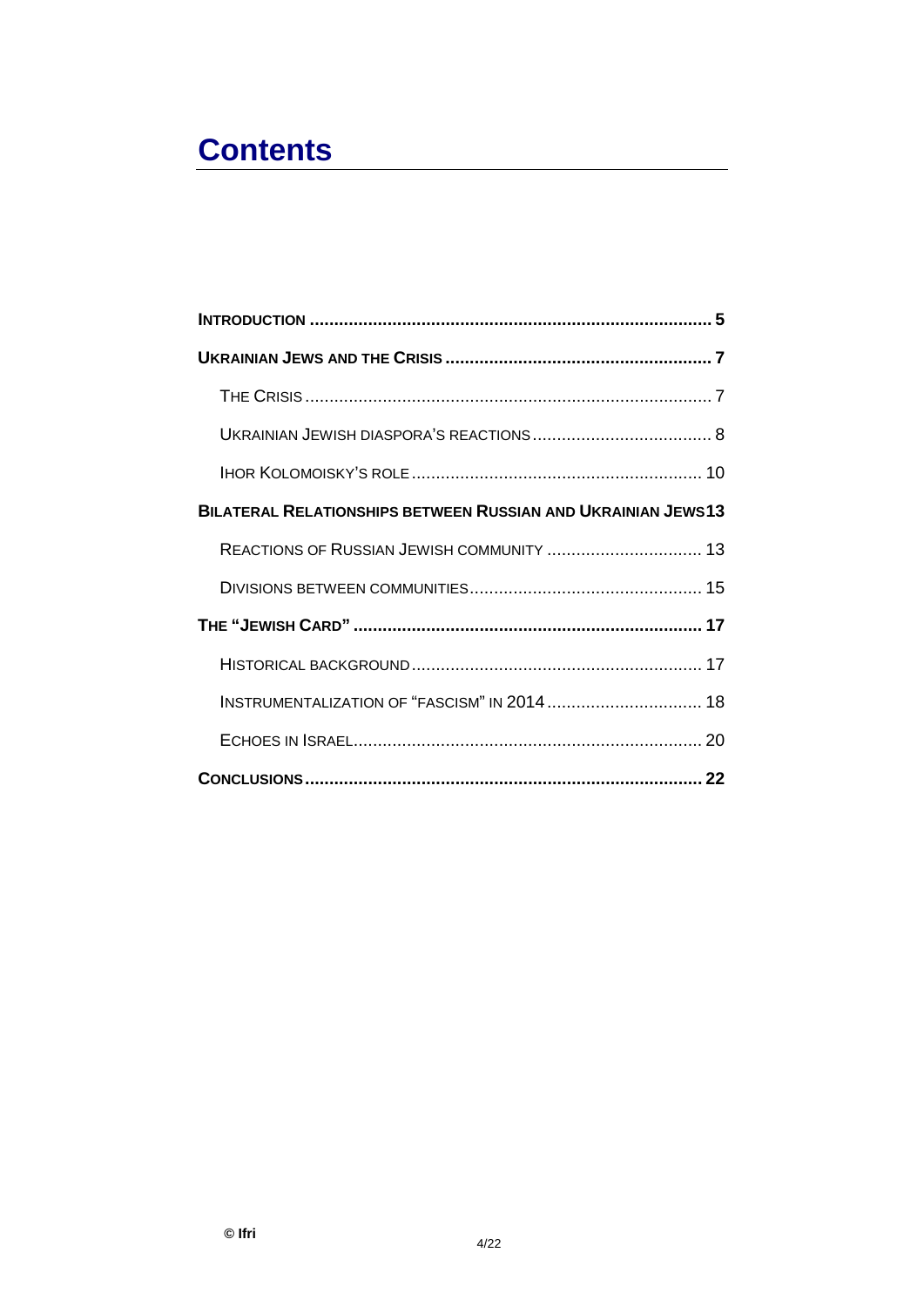# <span id="page-6-0"></span>**Introduction**

Two questions arise when the role of a diaspora in crisis is considered. First, do diasporas embody an internal threat to the security of the nation state, be it host or home state? Second, why do some efforts to use diasporas as a tool of international politics succeed while others fail? In this paper, the diaspora role in conflict is addressed on two levels: institutional, and individual. Diasporas as institutions represent long-distance ethno-religious groups and build relations with both the host and the home states; diasporas as social networks or individual political entrepreneurs facilitate these relations between the community, the host and the home.

In political science and international relations literature, diaspora involvement in conflicts is a burgeoning field;<sup>[1](#page-6-1)</sup> and the participation of European and North American passport-holders in violent movements such as ISIS is the ultimate example of diaspora involvement in political processes. The role of diasporas in the Ukrainian crisis, as this paper suggests, provides a less spectacular, but more politically complex example, where diasporic organizations act strategically to protect themselves in the host states by either siding with the policies of the hosts or avoiding activism that openly diverges from the political agenda advanced by their respective nation states. The crisis directly affects Russian-speaking Jews in Ukraine, and indirectly touches those who live in Russia and in Israel through the mutual, Ukrainian and Russian, allegations about implementing "fascist-style policies" toward minorities (Ukraine blames the RF for oppressing the Crimean Tatars, while the RF accuses the Ukrainian "junta" of neo-fascism and discrimination against Russian speakers). Jewish organizations across the globe and in Israel have been traditionally sensitive to the neo-fascist rhetoric; the crisis in Ukraine thus provoked strong reactions across

<span id="page-6-1"></span> <sup>1</sup> For example, F. Adamson, "Displacement, Diaspora Mobilization, and Transnational Cycles of Political Violence" in J. Tirman (ed.), *Maze of Fear: Security and Migration After September 11th*; New York, New Press, 2004, p. 45-58; S. Howell and A. Shryock, "Cracking Down on Diaspora: Arab Detroit and America's 'War on Terror'", *Anthropological Quarterly*, No.76-3, 2003, p. 443-462; H. Smith and P. Stares, *Diasporas in Conflict: Peace-Makers or Peace-Wreckers?*, Tokyo: United Nations Press, 2007; Y. Shain, "The Role of Diasporas in Conflict Perpetuation or Resolution" in *Kinship and Diaspora*, Michigan University Press, 2007, p. 104-122; M. Koinova, "Diasporas and Secessionist Conflicts: the Mobilization of the Armenian, Albanian and Chechen diasporas", *Ethnic and Racial Studies*, No.34-2, 2011, p. 333- 356.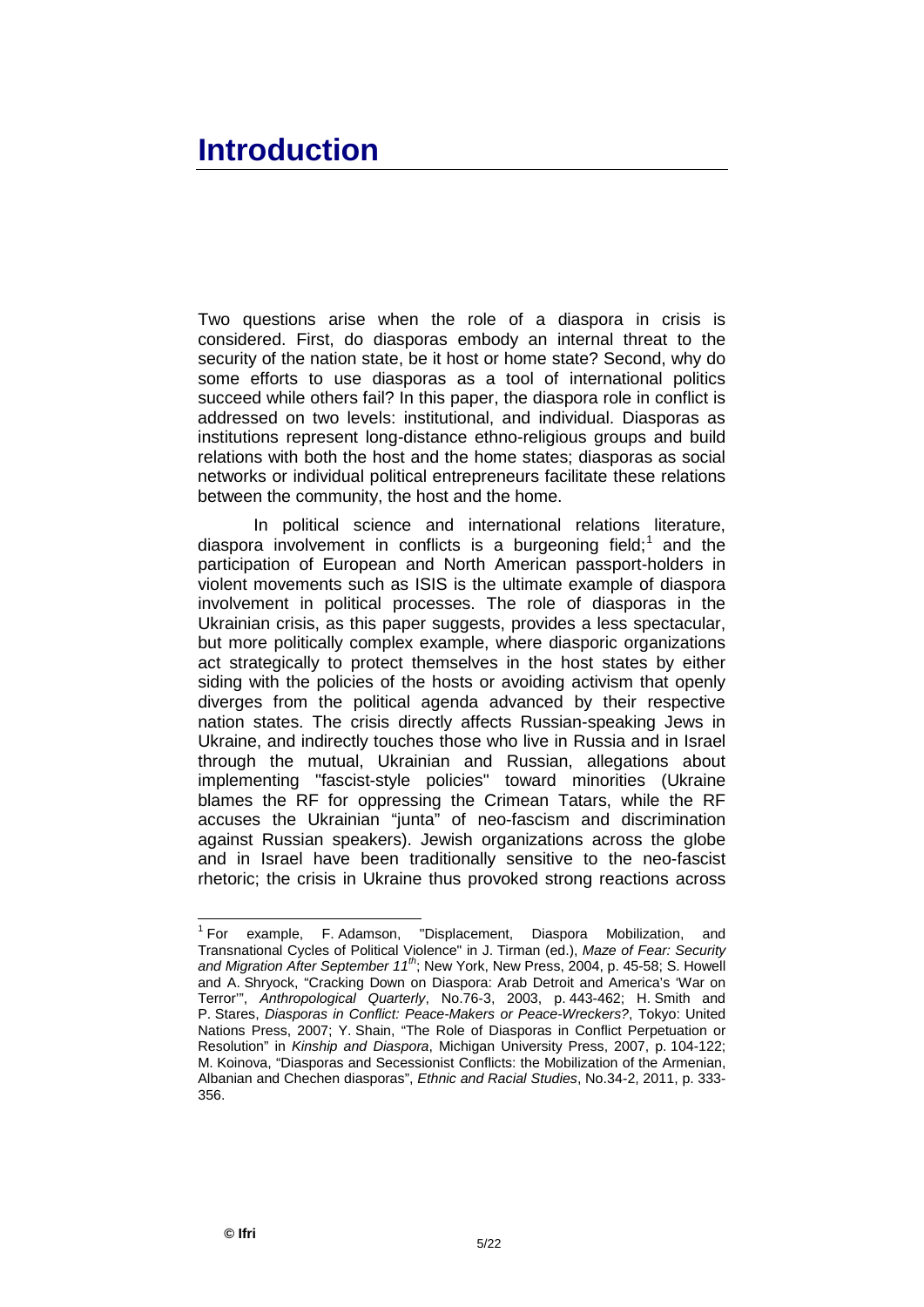the Jewish world, and especially among the Russian-speaking Jews residing in Ukraine and Russia.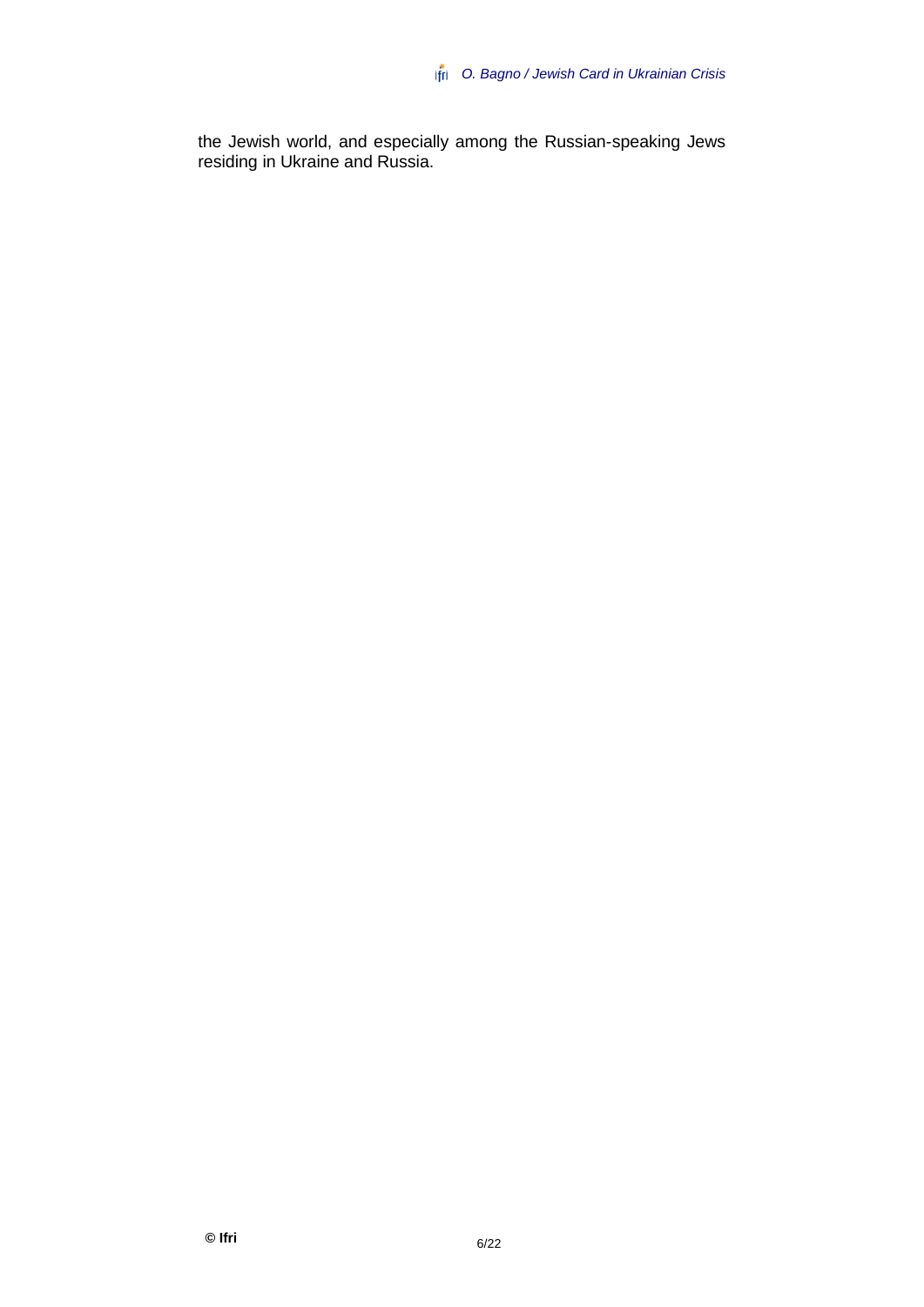## <span id="page-8-0"></span>**Ukrainian Jews and the Crisis**

### <span id="page-8-1"></span>*The Crisis*

In 2013-2015 Ukraine has experienced unprecedented political and security turmoil, triggered by the refusal of then President Viktor Yanukovych to sign the Ukraine-European Union Association Agreement. The protests started on 21 November 2013, and escalated in February, when the Russian Federation became involved actively, which led to deep political changes in Ukraine. The first of the most important changes was the overthrow of Yanukovych, and the subsequent victory of Petro Poroshenko in the first round of presidential elections in May 2014, even though his pre-February popularity rating had never crossed a 5 % threshold. Second, in March 2014, the annexation of the Crimean peninsula by the Russian Federation had been followed by multiple economic sanctions by the West on a limited number of Russian companies and individuals held directly responsible for the escalation in Ukraine. Third, limited-scale war between Russian-backed insurgents *(opolchency)* and the Ukrainian security forces and battalions of volunteers (*dobrovol'cy)* in eastern Ukraine (mainly the Lugansk and Donetsk regions that share a border with the Russian Federation: 746km including 569km land border in Lugansk, and 311km including 178 land border in Donetsk). This struggle has led to a drastic worsening of living conditions and personal safety among local people; and it created a growing number of refugees and asylum-seekers, moving to the central regions of Ukraine<sup>[2](#page-8-2)</sup>. The OCHA and World Health Organization reported that, as of 6 January 2015, 10,468 people, including 120 children, had been wounded and 4,808 people, including 45 children, killed (source: OCHA/WHO, including flight MH-17 victims). [3](#page-8-3) The number of undocumented deaths is much higher; thousands of people are missing and no reliable reporting from the zone of conflict is available.

<span id="page-8-2"></span><sup>&</sup>lt;sup>2</sup> 633.523. according to the United Nations Office for the Coordination of Humanitarian Affairs (OCHA) report of 9 January 2015), central European countries and the Russian Federation (593,622). See "Ukraine. Situation report No.23", Report by the United Nations Office for the Coordination of Humanitarian Affairs (OCHA), 9 January 2015,

<span id="page-8-3"></span>[<sup>&</sup>lt;http://reliefweb.int/sites/reliefweb.int/files/resources/Sitrep%2023%20-](http://reliefweb.int/sites/reliefweb.int/files/resources/Sitrep%2023%20-%20Ukraine%20-%209%20January.pdf) [%20Ukraine%20-%209%20January.pdf>](http://reliefweb.int/sites/reliefweb.int/files/resources/Sitrep%2023%20-%20Ukraine%20-%209%20January.pdf). <sup>3</sup> *Ibid.*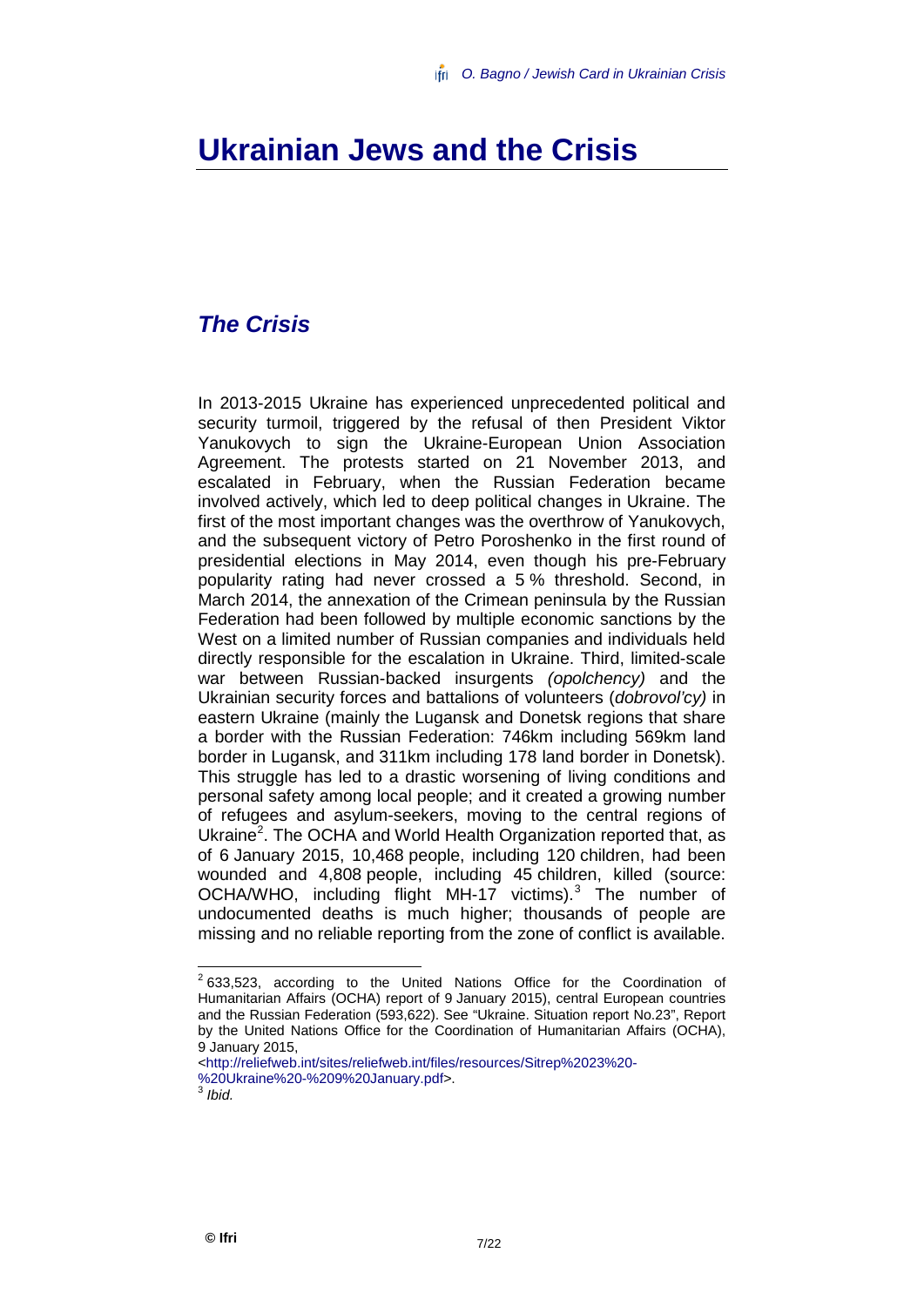Among these internally displaced were members of the Jewish communities who evacuated their synagogues and community centers, moving from Donetsk and Lugansk to Kiev $4$  and Dnepropetrovsk. The non-affiliated Jews from these regions faced the same dilemma as the rest of the civilian population: to stay in the zone of conflict and risk their lives, or to escape the conflict and leave behind possessions, businesses and jobs, while facing an uncertain future elsewhere. Many families decided to split, leaving one adult to watch over the property, while the rest evacuated from the zone of conflict.

### <span id="page-9-0"></span>*Ukrainian Jewish diaspora's reactions*

Former Soviet dissident and Ukrainian Jew Semen Gluzman<sup>[5](#page-9-2)</sup> represents a trend suggesting that Jews in Ukraine do not form a community due to their geographic dispersal and low levels of participation. He stated:

> *"*As a specialist in social problems, I clearly understand that in Ukraine there is no Jewish community *(obschina)*. Community is based on self-management and self-control. We do not have that. When some Jewish 'generals' present themselves as representatives of the Jewish community, it provokes an ironic smile. Most of my acquaintances, Jews from Kiev, have never heard the surnames of these self-professed Jewish leaders *(vozhdej)*." [6](#page-9-3)

Gluzman correctly defined the situation of the Jewish community; however, this definition overlooks the institutional nature of modern diasporas, where an active institutional core is more important for political representation than the sheer numbers or universal engagement of the rank-and-file members. Although only about 15 % of Jews in Ukraine are actively engaged in diaspora institutions, they determine the political façade of the community, whose reaction to the crisis has received media coverage and provoked visible international political response. [7](#page-9-4)

<span id="page-9-1"></span><sup>&</sup>lt;sup>4</sup> D. Margolin, "Exiled in Kiev, Donetsk Jewish Community Prepares for the High Holidays", *chabad.org*, 19 September 2014, [<www.chabad.org/news/article\\_cdo/aid/2707727/jewish/Exiled-in-Kiev-Donetsk-](http://www.chabad.org/news/article_cdo/aid/2707727/jewish/Exiled-in-Kiev-Donetsk-Jewish-Community-Prepares-for-the-High-Holidays.htm)

<span id="page-9-3"></span><span id="page-9-2"></span>[Jewish-Community-Prepares-for-the-High-Holidays.htm>](http://www.chabad.org/news/article_cdo/aid/2707727/jewish/Exiled-in-Kiev-Donetsk-Jewish-Community-Prepares-for-the-High-Holidays.htm).<br><sup>5</sup> Executive secretary of the Ukrainian Association of Psychiatrists.<br><sup>6</sup> Semen Gluzman, interview (in Russian): "Semen Gluzman: "In the USSR, there was one more type of the "Jews", these were the Ukrainians", February 2012, <http://www.lechaim.ru/ARHIV/238/qold.htm>.

<span id="page-9-4"></span> $\frac{7}{10}$  For example, A. Higgins, "Among Ukraine's Jews, the Bigger Worry Is Putin, Not Pogroms", *New York Times*, 8 April 2014,

[<sup>&</sup>lt;www.nytimes.com/2014/04/09/world/europe/ukraines-jews-dismiss-claims-of-anti](http://www.nytimes.com/2014/04/09/world/europe/ukraines-jews-dismiss-claims-of-anti-semitism.html?_r=0)[semitism.html?\\_r=0>](http://www.nytimes.com/2014/04/09/world/europe/ukraines-jews-dismiss-claims-of-anti-semitism.html?_r=0); M. Blumenthal, "Is the US Backing Neo-Nazis in Ukraine?", *AlterNet*, 25 February 2014,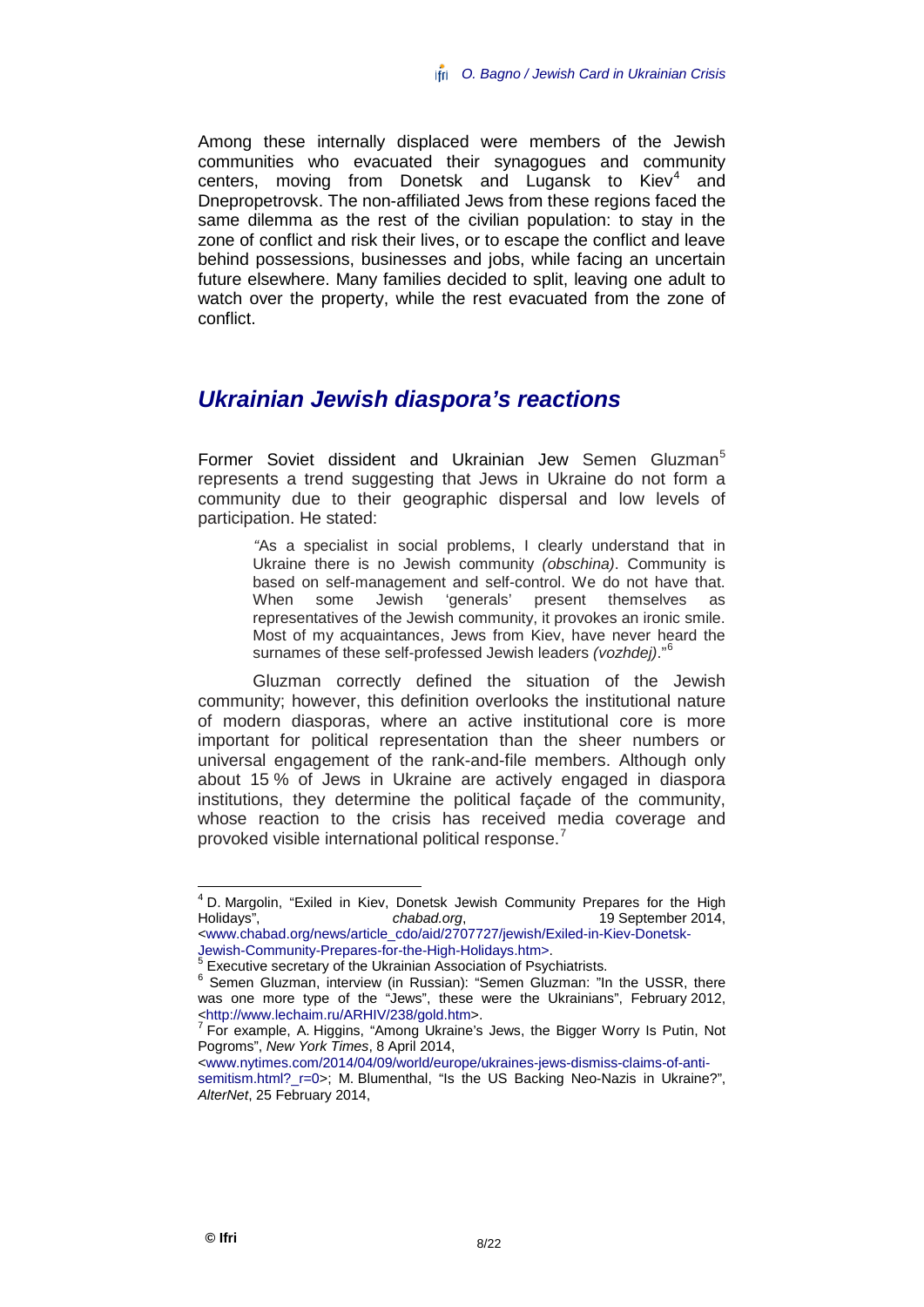Overall, the Ukrainian Jewish diaspora is a remnant of what once was the Soviet Jewry, a group of 1.5 million people, now scattered across the world in the aftermath of the fall of the USSR in 1991. Jews make up about 0.15 % of the population of Ukraine  $(103,000$  in 2001 and an estimated 70,000 today<sup>[8](#page-10-0)</sup>). Ninety-eight percent of Ukrainian Jews are part of a larger Russian-speaking group, which constitutes about 40 % of the total population. Among the Russian-speakers, only about 17 % are ethnic Russians; the remainder is comprised of Ukrainians and other nationalities. Jews are a predominantly urban, educated and aging group, with negative demographic dynamics. In contrast to other Russian-speakers in Ukraine, who never organized around non-governmental institutions other than these belonging to communist, and other pro-Russian political forces, the Jews, in two decades of Ukrainian independence, have developed a web of mostly religious, but also cultural, social and transnational communal organizations, partly imported from Israel and the US.

Relative to the size of the Jewish population, the number of Jewish transnational umbrella organizations and unions is large. According to the State Committee on Ethnicities and Religions, at the beginning of 2010<sup>[9](#page-10-1)</sup> in Ukraine there were 288 Jewish organizations, 297 synagogues and more than 100 registered charities. Data from 2013 suggests that the number of religious organizations increased from 297 in 2010 to 305 in 2013. The decrease in the Jewish population (in 2001 the census data showed that 56 % of the Jewish community members were aged 56 years or more), accompanied by the spread of organizations a decade later, reflects the institutional nature of contemporary diasporas as opposed to the communal nature that diasporas used to have in the past.

The reaction of the organized Ukrainian Jewish diaspora toward the crisis varied, especially at the beginning of the 2013 protests. Jewish organizations whose leadership associated with Viktor Yanukovych's Party of Regions did not participate in the public

[<www.salon.com/2014/02/25/is\\_the\\_us\\_backing\\_neo\\_nazis\\_in\\_ukraine\\_partner>](http://www.salon.com/2014/02/25/is_the_us_backing_neo_nazis_in_ukraine_partner); E. Divinsky, "Jewish Blood Spilled in Kiev Again", *A Jewish Israel*, 19 January 2014, [<http://ajewishisrael.com/jewish-blood-spilled-kiev/>](http://ajewishisrael.com/jewish-blood-spilled-kiev/); The Jewish Federations of North America, "Unrest in Ukraine", October 2014, [<www.jewishfederations.org/page.aspx?id=267327>](http://www.jewishfederations.org/page.aspx?id=267327); "AJC Praises Ukraine Address to U.S. Congress", AJC, 18 September 2014, [<www.ajc.org/site/apps/nlnet/content3.aspx?c=7oJILSPwFfJSG&b=8478375&ct=142](http://www.ajc.org/site/apps/nlnet/content3.aspx?c=7oJILSPwFfJSG&b=8478375&ct=14200899¬oc=1#sthash.8FDMOl7Q.dpuf) [00899&notoc=1#sthash.8FDMOl7Q.dpuf>](http://www.ajc.org/site/apps/nlnet/content3.aspx?c=7oJILSPwFfJSG&b=8478375&ct=14200899¬oc=1#sthash.8FDMOl7Q.dpuf); "Russian Jewish Leader Urges Silence Over Crimea", *Jerusalem Post*, 3 April 2014, [<www.jpost.com/International/Russian-](http://www.jpost.com/International/Russian-Jewish-leader-urges-silence-over-Crimea-344188)

<span id="page-10-0"></span><sup>&</sup>lt;sup>8</sup> Author's estimate based on the Ukrainian census data (2001) and the natural rate of decline in the Jewish population recorded for the Russian Federation in 2002 and 2010 (156/233=.64). Ukrainian Jews are demographically similar to Jews in the RF, therefore their estimated number should be around 103,000\*.64=66,309.

<span id="page-10-1"></span>The committee was reorganized in 2010 and became part of the Ministry of Culture [<http://mincult.kmu.gov.ua/mincult/uk/publish/article/246857>](http://mincult.kmu.gov.ua/mincult/uk/publish/article/246857).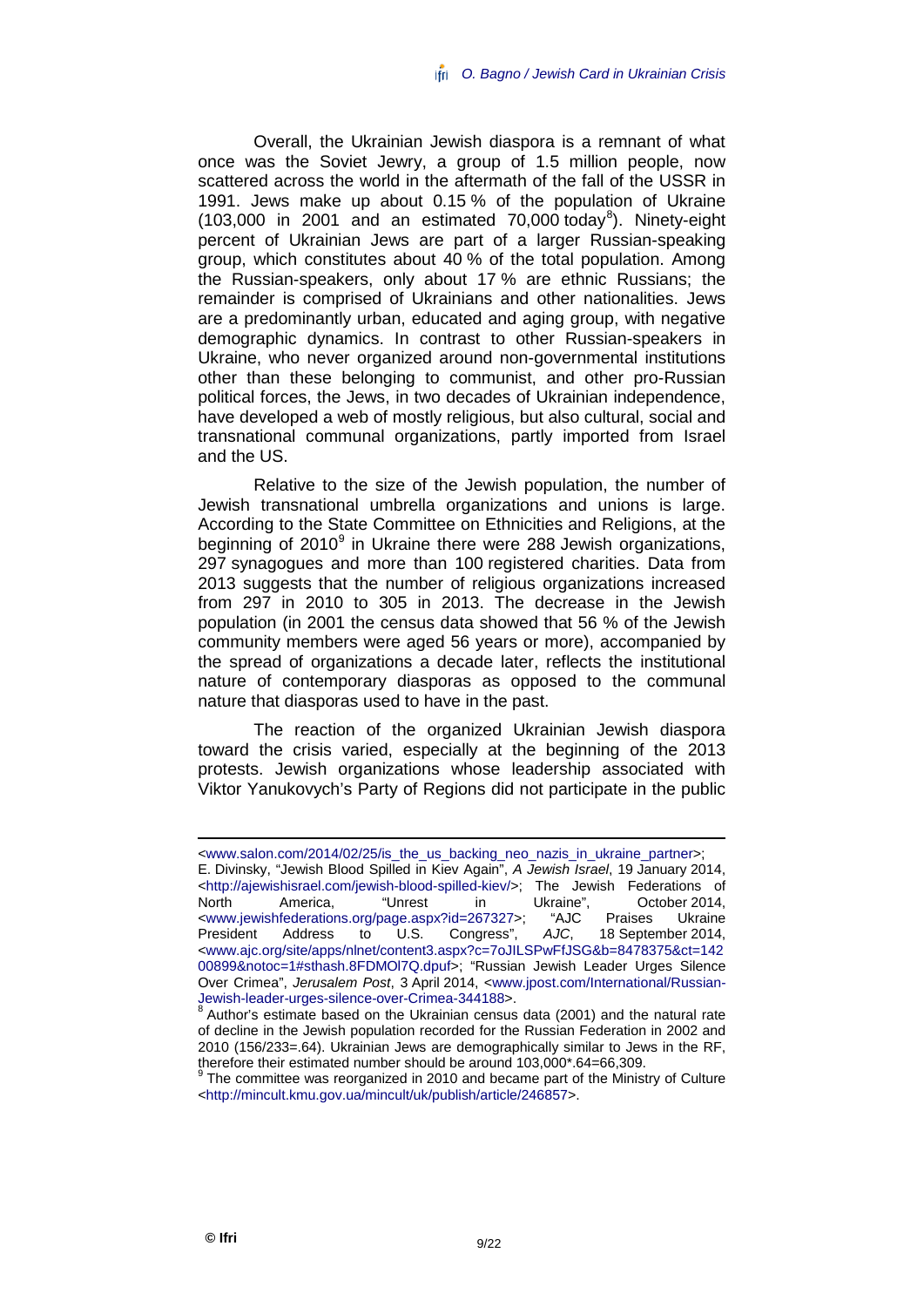discourse and did not put any political content on their websites (e.g. the Jewish Foundation of Ukraine and the Jewish Forum of Ukraine). Similarly, Alexander (Aharon) Levin, the founder of the World Forum of Russian-speaking Jewry (WFRJ) and Yukhym Zvyahilsky, former Deputy Prime Minister of Ukraine, an associate of Yanukovych and a native of Donetsk, were cautious in their assessment of the situation. Mr Levin wrote letters to the US ambassador in Ukraine expressing concerns, and recorded a few appearances in the regional US newspapers to show his disquiet about the lack of response to the anti-Semitic attacks during the protests in Kiev in January 2014. Remarkably, six months later in June 2014 during the annual conference of the Jewish Agency in Jerusalem, Mr Levin changed tone and joined the majority of the Ukrainian Jewish community organizations in support of the new Ukrainian leadership.<sup>[10](#page-11-1)</sup>

In response to the situation that developed in 2014 in Ukraine, Jewish notables, including Chief Rabbi and president of the Jewish Federation of Ukraine, Jacob Dov Bleich, called on Russia to "stop its aggression against Ukraine" and pull out its troops. Jewish cultural organizations sent a message to the international community to "stop [the] foreign invasion into Ukraine and brutal interference into our internal affairs". [11](#page-11-2) In Crimea, Rabbi Michael Kapustin of the Ner Tamid Reform synagogue in Simferopol stated back in February 2014:

> "The city is occupied by Russians. Apparently Russians intend to take over the Crimea and make it a part of Russia. If this were the case, I would leave the country, since I want to live in Ukraine."<sup>[12](#page-11-3)</sup>

#### <span id="page-11-0"></span>*Ihor Kolomoisky's role*

Some Ukrainian politicians of Jewish origin were more outspoken than the religious leaders: "as citizens of Ukraine, [Jews] are united in condemning the Russia intervention," stated MP Oleksandr Feldman of the Ukrainian Jewish Committee, while a governor of the Dnepropetrovsk region, Ihor Kolomoisky (president of the European Jewish Union, a major donor to Jewish causes, head of the European

<span id="page-11-1"></span> <sup>10</sup> "Ukraine: Anti-Semitism is a Tool of 'Failed Politicians'", *EJP*, 22 June 2014, [<http://ejpress.org/index.php?option=com\\_content&view=article&id=49459&catid=11](http://ejpress.org/index.php?option=com_content&view=article&id=49459&catid=11)

<span id="page-11-2"></span><sup>&</sup>gt;. <sup>11</sup> "Ukraine's Religious Communities Ask Russia to Pull Out Troops", *JTA*, 2 March 2014, ewww.jta.org/2014/03/02/news-opinion/world/ukraines-religious-<br>communities-ask-russia-to-pull-out-troops#ixzz36aJaVflu>.

<span id="page-11-3"></span> $12$  A. Borschel-Dan, "Crimea's Sole Rabbi Advises Jews 'Not to Become Targets'", *The Times of Israel,* 2 March 2014, [<http://www.timesofisrael.com/crimeas-sole](http://www.timesofisrael.com/crimeas-sole-rabbi-advises-jews-not-to-become-targets/#ixzz35kWmqPLE%20s/AuthorPage.aspx?id=191%22%20\t%20%22_blank%E2%80%9D)[rabbi-advises-jews-not-to-become-](http://www.timesofisrael.com/crimeas-sole-rabbi-advises-jews-not-to-become-targets/#ixzz35kWmqPLE%20s/AuthorPage.aspx?id=191%22%20\t%20%22_blank%E2%80%9D)

[targets/#ixzz35kWmqPLE%20s/AuthorPage.aspx?id=191%22%20\t%20%22\\_blank](http://www.timesofisrael.com/crimeas-sole-rabbi-advises-jews-not-to-become-targets/#ixzz35kWmqPLE%20s/AuthorPage.aspx?id=191%22%20\t%20%22_blank%E2%80%9D) [%E2%80%9D>](http://www.timesofisrael.com/crimeas-sole-rabbi-advises-jews-not-to-become-targets/#ixzz35kWmqPLE%20s/AuthorPage.aspx?id=191%22%20\t%20%22_blank%E2%80%9D).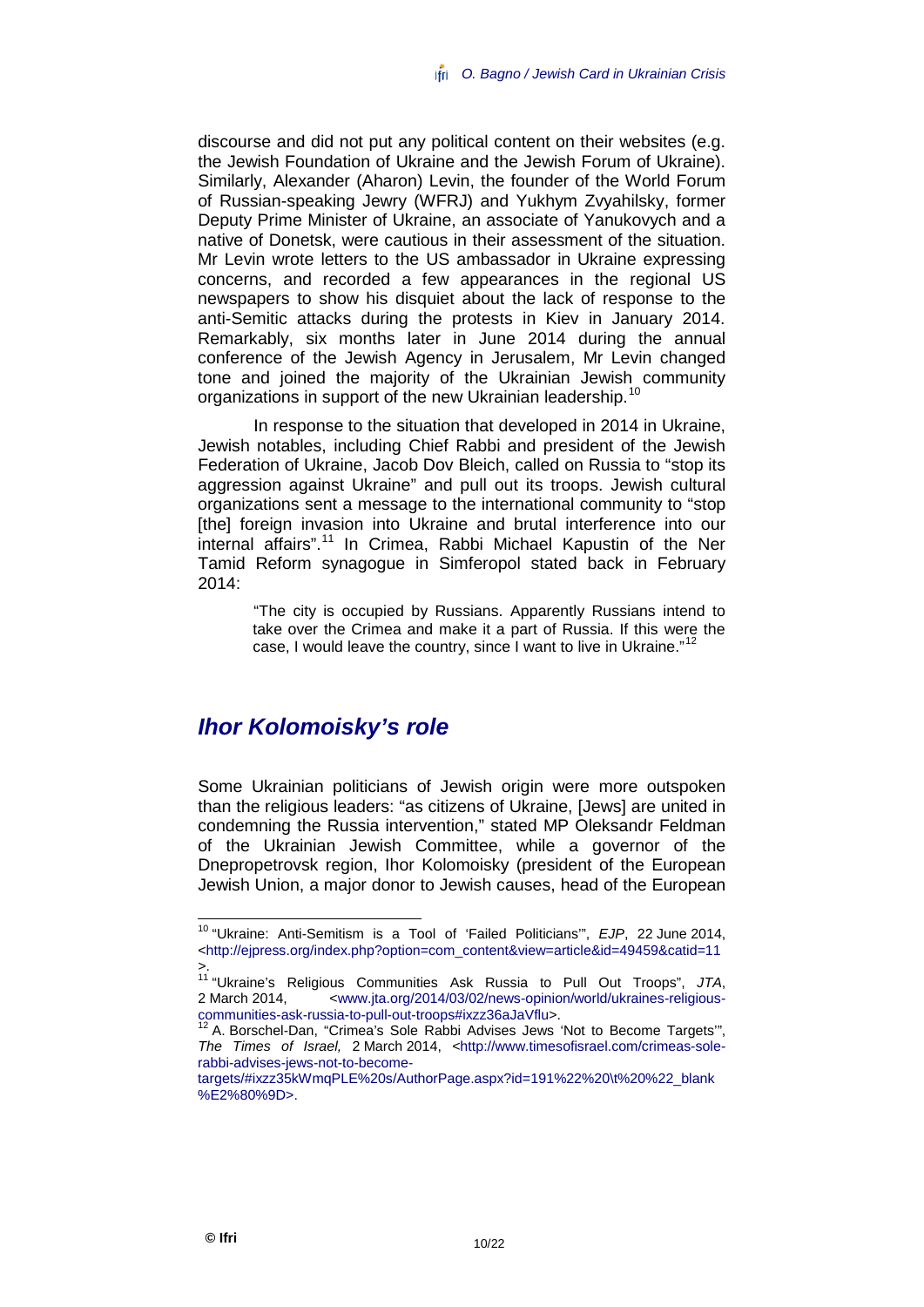Jewish Council and benefactor of the Ukrainian National Security Forces) went personal and called Russian President Vladimir Putin "a schizophrenic who became fixated on reviving the Russian empire … [and] can bring the world to disaster".<sup>[13](#page-12-0)</sup> Mr Kolomoisky, who is worth about US\$3.3 billion, holds triple Ukrainian-Israeli-Cypriot citizenship. The Dnepropetrovsk region, which has a predominantly Russianspeaking population remained stable and violence-free. During the crisis, Kolomoisky as a governor of Dnepropetrovsk *oblast* (region) made many theatrical gestures, including offering a \$10,000 bounty to anyone who captured a Russian soldier on Ukrainian soil. In retaliation, in neighboring Donetsk and Lugansk, branches of Privatbank owned by Mr Kolomoisky have been looted. He is a much brighter phenomenon in Ukrainian politics and business, compared to other fellow oligarchs of Jewish origin, such as Alex Feldman, Natan Shulman, Yukhim Zvyahilskiy or Victor Pinchuk. Some admire Kolomoisky's resilience in the face of attacks launched on his assets in Russia<sup>[14](#page-12-1)</sup> and ability to withstand the pressures of pro-Russian business interests in the Dnepropetrovsk region. Others on the contrary, are critical of his intimate (many would say corrupt) relations with Ukrainian officials in Kyiv, including Prime Minister Yatsenyuk and President Poroshenko,<sup>[15](#page-12-2)</sup> which allow Kolomoisky to advance his business interests.

The communal heavyweights, such as the oldest Jewish organization, the Va'ad (Association of Jewish Organizations and Communities), have openly sided with the new regime and actively advertised their position from the first days of the unrest. Yozef Zissles, head of the Va'ad, who is also a chairman of the Euro-Asian Jewish Congress (EAJC) General Council, addressed the EuroMaidan in 2013, and initiated a report on hate-based crimes produced by the National Minority Rights Monitoring Group associated with the Congress of Ethnic Communities of Ukraine.<sup>[16](#page-12-3)</sup> The report aimed at countering claims that the leaders of the Ukrainian opposition encourage xenophobic and anti-Semitic sentiments. Thus, according to that report and the data from the Moscow-based Sova Information and Analysis Centre, in Ukraine the last ethnically motivated murder was recorded in 2010, while in 2013 21 people suffered injuries as the result of racially or ethnically motivated attacks, whereas in Russia in the same year 199 people were attacked, and of these 21 were murdered. [17](#page-12-4) The Moscow

<span id="page-12-0"></span> <sup>13</sup> <sup>3</sup> March 2014, *Ukrainian Pravda,* video interview,

<span id="page-12-1"></span><sup>&</sup>lt;www.pravda.com.ua/rus/news/2014/03/3/7017368/>.<br><sup>14</sup> A. Temkin and E. Akhmadiev, "Natsional-milliarder: kak Ihor Kolomoyskyi teriaet aktivy v Rossii" [Nationalist billionaire Ihor Kolomoisky Loses Assets in Russia], *rbc.ru*, 4 September 2014, <http://top.rbc.ru/politics/04/09/2014/946908.shtml>.

<sup>&</sup>lt;sup>15</sup> G. Kanevskiy, "Why is it Good to be Ihor Valeriyavich?", *Economic Pravda*,

<span id="page-12-3"></span><span id="page-12-2"></span><sup>5</sup> November 2014, [<www.epravda.com.ua/rus/publications/2014/11/5/503267/.](http://www.epravda.com.ua/rus/publications/2014/11/5/503267/) <sup>16</sup> "Comparison of Xenophobia in Ukraine and in Russia", *khpg.org*, 1 May 2014,

<span id="page-12-4"></span>Relative to the population size (roughly 44 million in Ukraine and 144 million in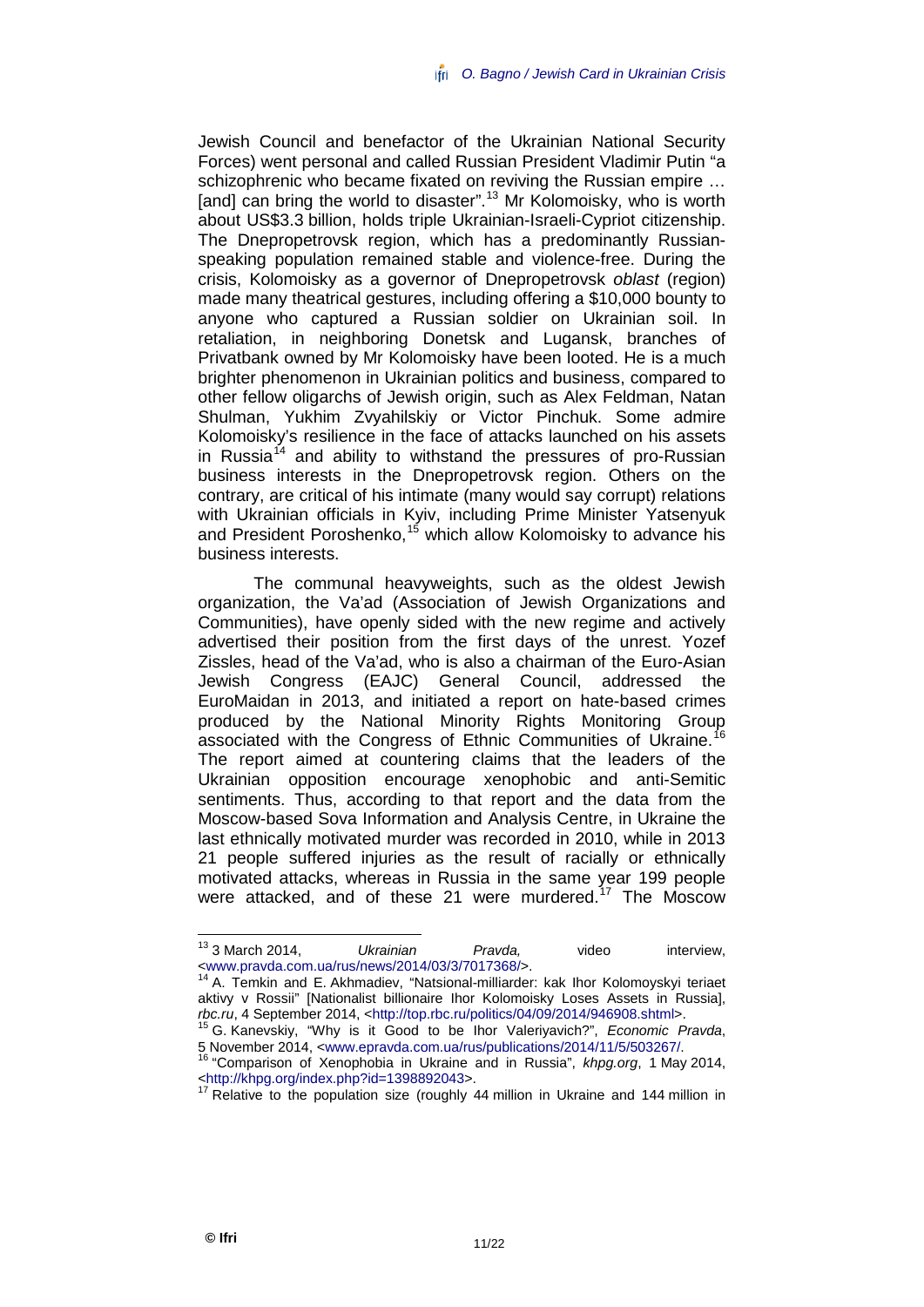Human Rights Bureau reports similar figures for Russia in 2013 (205 victims of racist attacks and 25 killed). The report may be criticized for lack of accuracy, as it was almost impossible to effectively monitor hate crimes when corruption levels in the police were skyrocketing in both countries. However, the use of the report by the Ukrainian Jewish Va'ad to counter accusations that the Ukrainian leadership is anti-Semitic is interesting as a symbolic expression of solidarity between the Jewish institutions and the Ukrainian state.

Russia) Russia has a population three times larger, but the number of hate crimes is 10 times greater compared to Ukraine. In Ukraine there were 20 acts of xenophobic vandalism in 2013. In Russia, the Sova Center reported 70 such cases. In the first four months of 2014, monitors in Ukraine identified five victims of xenophobic attacks. In Russia, according to preliminary data from the Sova Center, 31 people suffered from racist violence, while eight were killed during the same four-month period. In addition, in 2014 there were 11 cases of xenophobic vandalism in Ukraine (four of these in Crimea), as against 17 cases in Russia.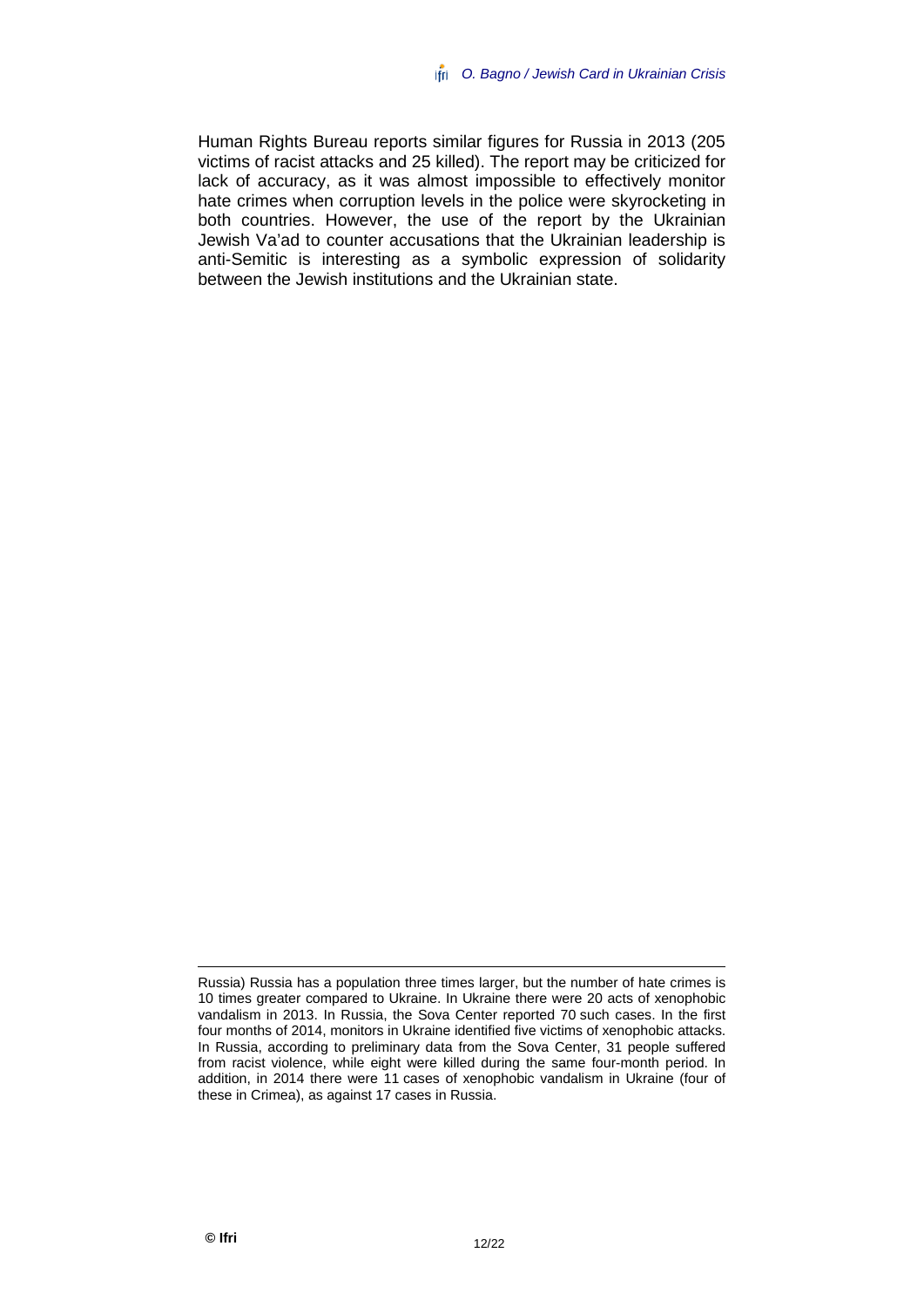# <span id="page-14-0"></span>**Bilateral Relationships between Russian and Ukrainian Jews**

### <span id="page-14-1"></span>*Reactions of Russian Jewish community*

In Russia, the Jewish community is twice the size of the community in Ukraine, at 156,801,<sup>[18](#page-14-2)</sup> and is also predominantly Russian-speaking (99 %), urban (97 %), educated, and secular. It is declining steadily as a result of both emigration and a negative demographic balance.<sup>[19](#page-14-3)</sup> Official statistics in 2013 reported a total of about 600 Jewish organizations; almost half of them (267) were religious (including 218 ultra-orthodox).

Demographically and institutionally, the Russian and Ukrainian Jewish diasporas have much in common. Moreover, their umbrella, transnational organizations (e.g. World Congress of Russianspeaking Jewry, Eurasian Congress for Russian-speaking Jewry, World Forum of Russian-speaking Jewry) usually appeal to the same audiences and are often managed by the same people. However, when the Ukrainian crisis unfolded in 2014, Jewish organizations in Russia chose not to comment publicly on the political position of Ukrainian Jews, while some urged their "brethren" to "stay away" from the conflict in Crimea because it was "not connected to the Jews". It was also suggested that "Jews and rabbis should stay away from politics". [20](#page-14-4) Overall, major Jewish organizations such as the Chabadrun Federation of Jewish Communities of Russia and the Russian Jewish Congress produced less vocal and more sophisticated expressions of support for the Russian Federation (RF) leadership: for example, they initiated via the local Jewish community and broadly advertised in the media a distribution of humanitarian aid to Ukrainian refugees in Tyumen<sup>[21](#page-14-5)</sup> (a Siberian region 2,500 km from Moscow).

<span id="page-14-2"></span><sup>18</sup> Rosstat, Census 2010,<br><www.gks.ru/free\_doc/new\_site/perepis2010/croc/Documents/Vol4/pub-04-01.pdf>. <sup>1[9](http://www.gks.ru/free_doc/new_site/perepis2010/croc/Documents/Vol4/pub-04-01.pdf)</sup> G. Zvi, *Jewish Identities in Postcommunist Russia and Ukraine: An Uncertain*<br>Ethnicity, Cambridge, Cambridge University Press, 2012.

<span id="page-14-5"></span><span id="page-14-4"></span><span id="page-14-3"></span><sup>20 &</sup>quot;Russian Jewish leader urges silence over Crimea", op. cit. [7].<br><sup>21</sup> "REK pomozhet ukrainskim bezhentsam po vsej Rossii" [REK Helps Ukrainian Refugees all over Russia], Russian Jewish Congress, 30 June 2014, [<http://help.rjc.ru/site.aspx?SECTIONID=85646&IID=2610617>](http://help.rjc.ru/site.aspx?SECTIONID=85646&IID=2610617).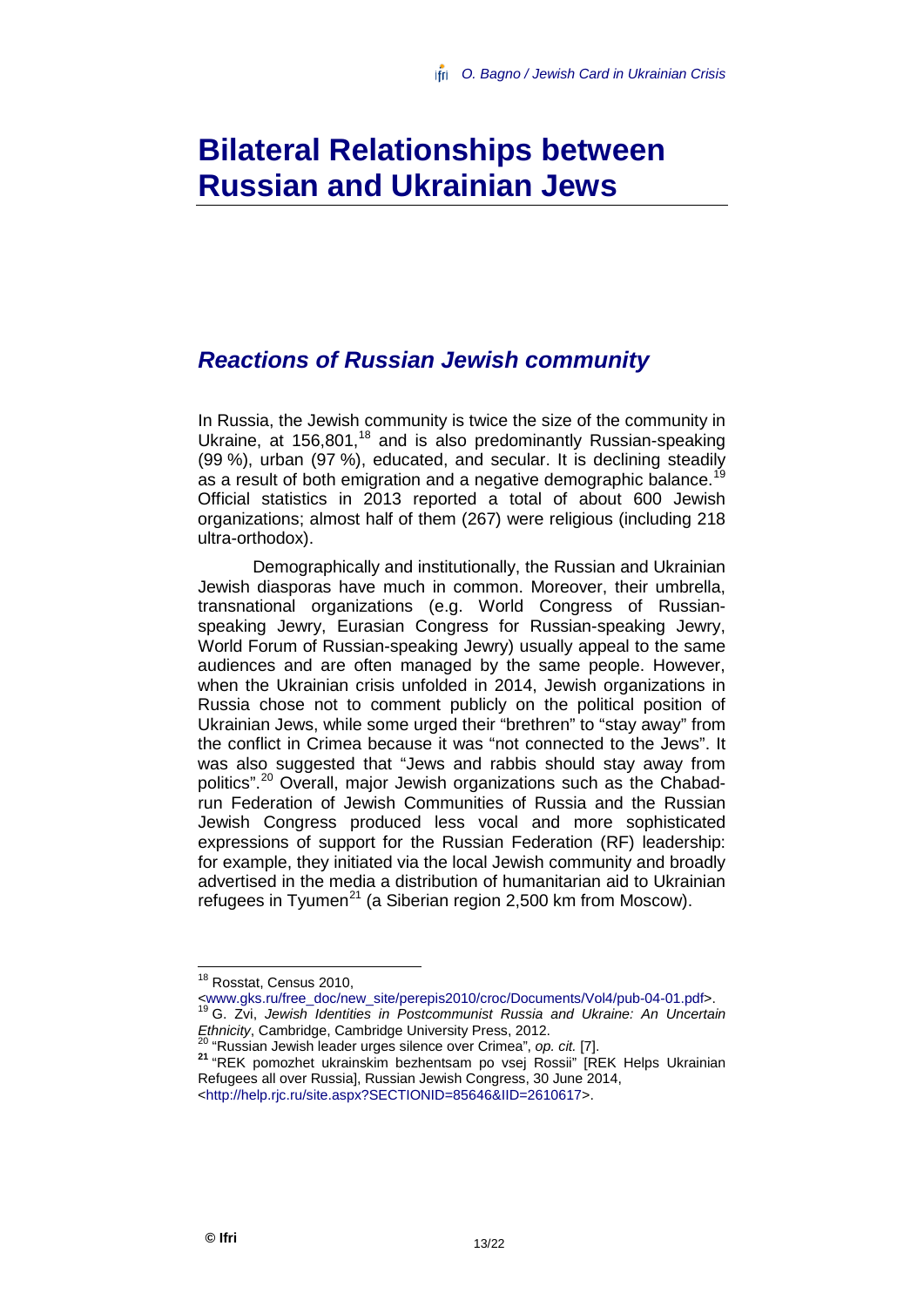Support of the RF policy on Ukraine was not limited to organizations; Russian artists of Jewish origin were heavily overrepresented among more than 500 signatories of two open letters that urged support for the policies of President Putin on Ukraine and Crimea. $^{22}$  $^{22}$  $^{22}$  Among the vocal expressions of loyalty toward these policies were projects launched by a former senator of the Russian Federation Council and now a full-time president of the nongovernmental organization World Without Nazism (WWN), the Ukrainian-born, Russian Jewish businessmen Boris Spiegel.<sup>[23](#page-15-1)</sup> In early February 2014, a WWN delegation met with Ukrainian President Viktor Yanukovych in a show of support for his embattled presidency. Senator Spiegel urged Yanukovych to stand tall against the forces of "extremism and neo-Nazism" that were demonstrating on the streets of Kiev. The World Without Nazism website was at that time full of articles about the specter of Ukrainian neo-Nazism.<sup>[24](#page-15-2)</sup>

In summer 2014, WWN sponsored a trip of Jewish elected officials and representatives of the Orthodox communities from Israel, Russia and North America to take part in commemoration events in the annexed Crimean peninsula. Moreover, individual representatives of the Russian Jewish elite frequently featured in the media, expressing support for the country's leadership and its policy in Ukraine (among these were the iconic Soviet movie star Elina Bystrickaya, Soviet-Russian singer Yosef Kobzon, and actor and performer Roman Karzev). The intellectuals also joined in; for example, a popular radio commentator, businessman, public intellectual and president of the Institute for Middle Eastern Studies, Yevgeny Satanovsky, consistently criticized the Ukrainian opposition forces, using the adjectives "neo-Nazis" and "fascists" introduced by the official media.<sup>[25](#page-15-3)</sup> A few protest voices that belonged to Jewish and non-Jewish representatives of the Russian *intellegencia* (e.g. Victor Shenderovich) were marginalized as belonging to those of "national traitors" *(nazional-predateli)*. Remarkably, major national Jewish diaspora groups in Ukraine (e.g. Va'ad) refrained from openly

<span id="page-15-0"></span> <sup>22</sup> This list can be found at: < [http://mkrf.ru/press-tsentr/novosti/ministerstvo/deyateli](http://mkrf.ru/press-tsentr/novosti/ministerstvo/deyateli-kultury-rossii-v-podderzhku-pozitsii-prezidenta-po-ukraine-i-krymu)[kultury-rossii-v-podderzhku-pozitsii-prezidenta-po-ukraine-i-krymu>](http://mkrf.ru/press-tsentr/novosti/ministerstvo/deyateli-kultury-rossii-v-podderzhku-pozitsii-prezidenta-po-ukraine-i-krymu).<br><sup>[23](http://mkrf.ru/press-tsentr/novosti/ministerstvo/deyateli-kultury-rossii-v-podderzhku-pozitsii-prezidenta-po-ukraine-i-krymu)</sup> D. Fishman, "Why Vladimir Putin Will Keep Playing Jewish Card in Ukraine Crisis",

<span id="page-15-1"></span>*The Jewish Daily Forward*, 11 March 2014, [<http://forward.com/articles/194212/why](http://forward.com/articles/194212/why-vladimir-putin-will-keep-playing-jewish-card-i/)[vladimir-putin-will-keep-playing-jewish-card-i/](http://forward.com/articles/194212/why-vladimir-putin-will-keep-playing-jewish-card-i/)>; "Zayavlenie v svyazi s raspravami nad mirnymi gitelyami na Ukraine" [Statement in Connection with the Killings of Civilians in Ukraine], *Mir bez natsizma [World Without Nazism]*, 24 September 2014, [<http://worldwithoutnazism.org/articles/tegi/zayavleniya\\_liderov\\_dvigeniya/zayavlenie](http://worldwithoutnazism.org/articles/tegi/zayavleniya_liderov_dvigeniya/zayavlenie_v_svyazi_s_raspravami_nad_mirnymi_gitelyami_na_ukraine/)<br>v svyazi s raspravami nad mirnymi gitelyami na ukraine/>.

<span id="page-15-2"></span>[\\_v\\_svyazi\\_s\\_raspravami\\_nad\\_mirnymi\\_gitelyami\\_na\\_ukraine/>](http://worldwithoutnazism.org/articles/tegi/zayavleniya_liderov_dvigeniya/zayavlenie_v_svyazi_s_raspravami_nad_mirnymi_gitelyami_na_ukraine/). <sup>24</sup> "Boris Shpigel: Pravoradikalnie partii ukraini aktivno zanimayutsya geroizaciei natsizma" [Boris Spiegel: "Ukrainian Right-wing Parties are Actively Engaged in the Glorification of Nazism"], *Novosti Ukrainy [Ukrainian News]*, 3 February 2014, [<http://from-ua.com/news/298448-boris-shpigel-pravoradikalnie-partii-ukraini-aktivno](http://from-ua.com/news/298448-boris-shpigel-pravoradikalnie-partii-ukraini-aktivno-zanimayutsya-geroizaciei-nacizma.html)[zanimayutsya-geroizaciei-nacizma.html>](http://from-ua.com/news/298448-boris-shpigel-pravoradikalnie-partii-ukraini-aktivno-zanimayutsya-geroizaciei-nacizma.html). <sup>25</sup> "Vojna protiv vsekh" [War Against All], *Vesti FM*, 14 October 2014,

<span id="page-15-3"></span>[<sup>&</sup>lt;http://radiovesti.ru/episode/show/episode\\_id/29634>](http://radiovesti.ru/episode/show/episode_id/29634).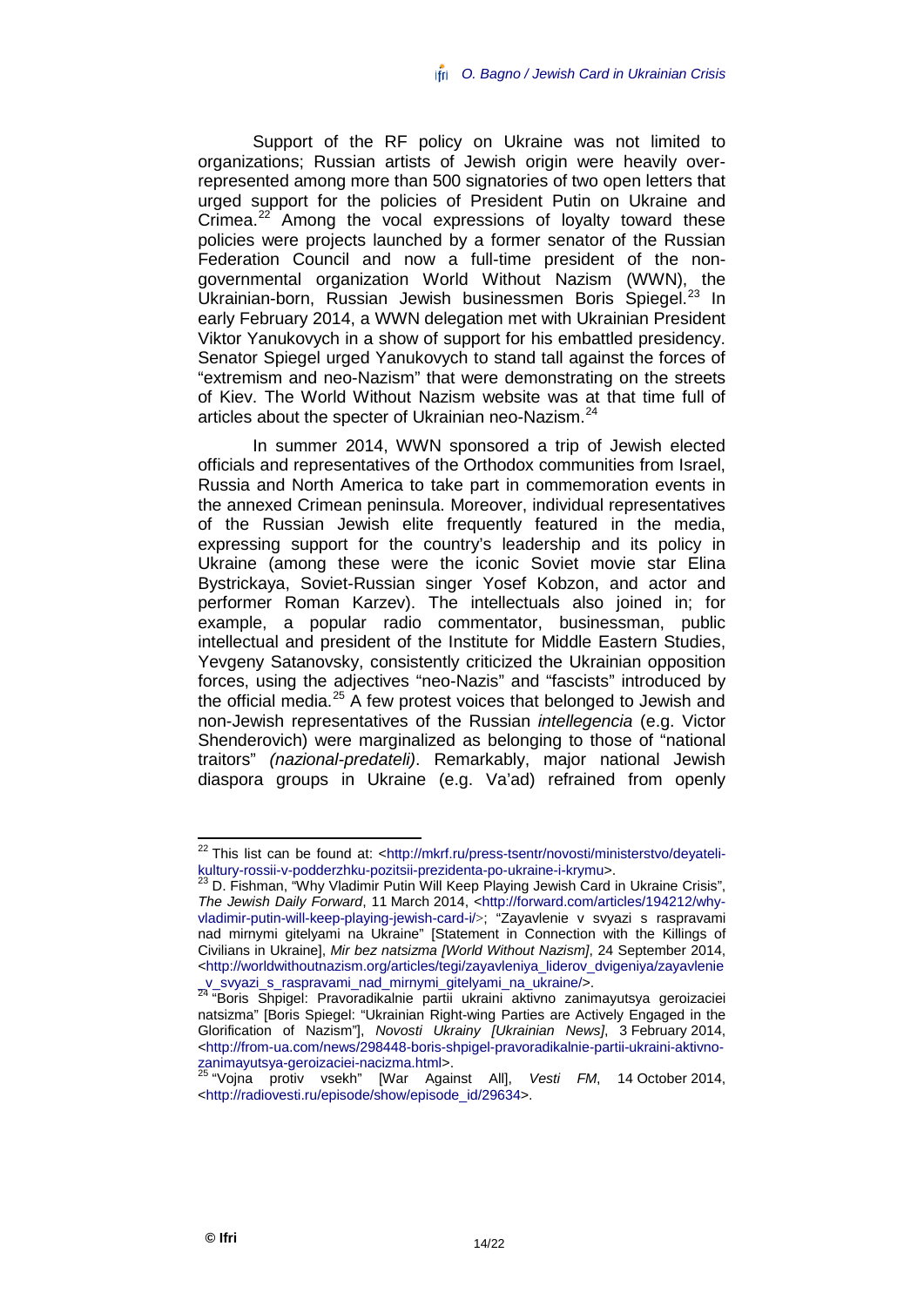addressing the stance of their co-ethnics in Russia.<sup>[26](#page-16-1)</sup> When confronted with questioning on this in a TV interview, the head of the Va'ad commented that, since independence "we have increasingly become the Ukrainian Jews, while [they] have become the Russian Jews". $27$ 

### <span id="page-16-0"></span>*Divisions between communities*

Overall, the empirical evidence suggests that, in 2014, transnational and local Jewish organizations, created by and for former Soviet Jews in Russia and Ukraine, were on opposite sides of the political barricades, expressing divergent views on the role of Russia in the annexation of Crimea and the unfolding crisis in eastern Ukraine.

The discrepancy of Jewish reactions in Russia and Ukraine invites a question. What makes the views of Jews so different in their assessments of the same event, when they share language, culture, socialization and many years of common Soviet experiences? Media priming is obviously important for the formation of views, and the media outlets that broadcast from Russia and Ukraine do show very different versions of events, but Jewish populations in Ukraine and Russia are urban and educated, and, at least hypothetically, are exposed to alternative sources of information, available *inter alia* on the Internet. A more plausible structural explanation follows from the logic of relations between diaspora and the state: Jews in the two countries have developed visions of loyalty<sup>[28](#page-16-3)</sup> to their respective host states that put them at odds with each other. Similar trends of country-specific loyalty among Russian-speaking Jews can be found in Belarus. [29](#page-16-4) Indeed, this phenomenon is by no means *Jewish*: Christian Armenians in Turkey, the largest Christian community in the country, are loyal subjects of their host state.<sup>[30](#page-16-5)</sup> In 2008 during the Russo-Georgian war, the Georgian diaspora in Russia (about

<span id="page-16-1"></span><sup>&</sup>lt;sup>26</sup> Despite the inclination of the Ukrainian Jewish organizations not to comment on the position of their co-ethnics in the Russian Federation, some Ukrainian Jewish notables, such as Moses Fishbein, an activist, poet and translator, criticized Jewish leaders in Russia for attempts to impair Ukrainian sovereignty using the "Jewish card".<br><sup>27</sup> Video

<span id="page-16-2"></span>interview, 17 June 2014, [<http://iton.tv/vse-programmy/razbor](http://iton.tv/vse-programmy/razbor-poletov/item/763-evrei-rossii-podderzhivayut-putina)[poletov/item/763-evrei-rossii-podderzhivayut-putina>](http://iton.tv/vse-programmy/razbor-poletov/item/763-evrei-rossii-podderzhivayut-putina).<br><sup>28</sup> Similar trends of country-specific loyalty building are recorded in Belarus, where

<span id="page-16-3"></span>the Jewish community is supported and guided by the state. Vladimir Lameko, the deputy representative for minorities and religious affairs in the government of Belarus, in an interview with the Jewish newspaper *Aviv* stated: "Everyone should be

<span id="page-16-5"></span><span id="page-16-4"></span><sup>&</sup>lt;sup>29</sup> Idem.<br><sup>30</sup> B. Baser, and A. Swain, "Diaspora design versus homeland realities: Case study of Armenian diaspora", *Caucasian Review of International Affairs*, No. 3, 2009, p. 45- 62, [<http://search.proquest.com/docview/754065711?accountid=14771>](http://search.proquest.com/docview/754065711?accountid=14771).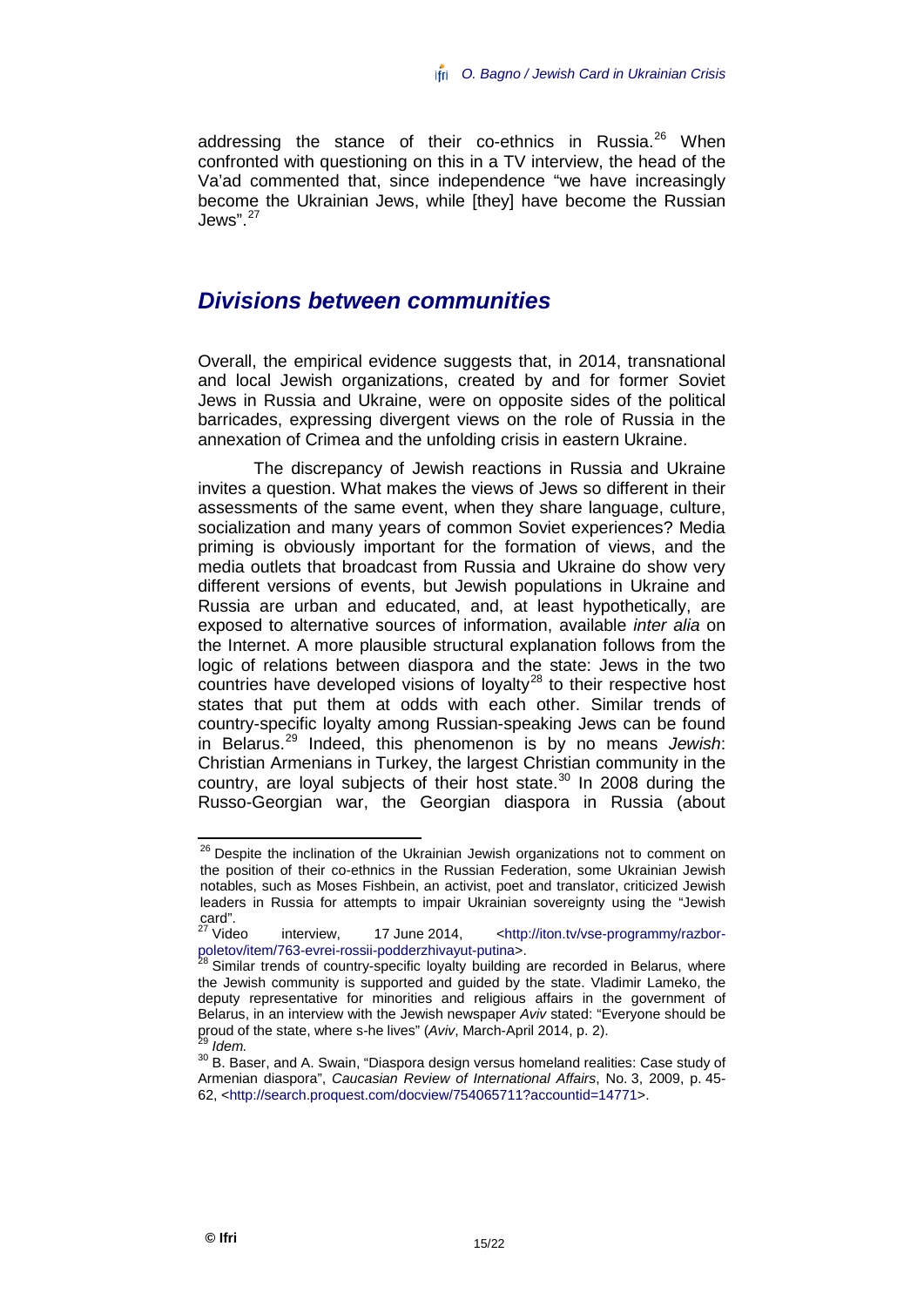250,000 individuals; 7 % of the Georgian population) did not side with Tbilisi in its dispute with Moscow over Abkhazia and South Ossetia; despite strong ethnic identification with the homeland, Georgians in Russia did not engage in public protests or express public discontent. Similarly, the representatives of the Ukrainian diaspora in Russia (two million people) remained politically invisible during the events of 2014-2015, in contrast to feverish protests and volunteering by Ukrainians in North America, mostly, and also in Europe.

These opposing responses to the "Euro-Maidan", the annexation of Crimea and the military crises in Eastern Ukraine have two practical implications. First, Jews in Ukraine and in Russia, for the time being at least, are walking along (?)different political paths. Second, given these observations, the answer to the first question  $-$ Do diasporas embody an internal threat to the security of the nation state? – is negative. The loyalty of diaspora organizations depends on the aptitude and willingness of the host state to produce legal conditions and a social environment that restrict diasporic discontent or disloyal activism.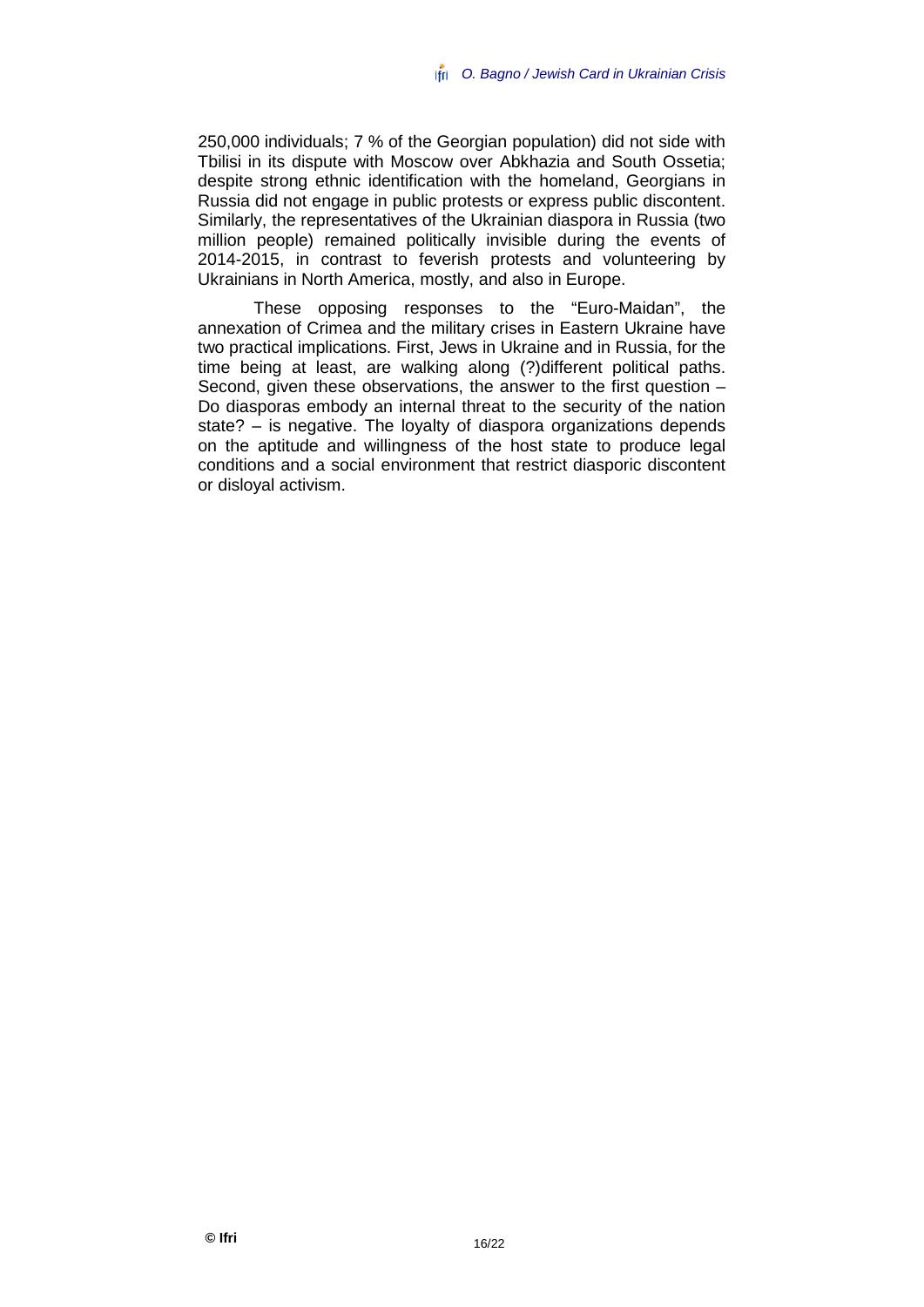## <span id="page-18-0"></span>**The "Jewish Card"**

### <span id="page-18-1"></span>*Historical background*

The second question posed in the introduction was: Why do some efforts to use diasporas as a tool of international politics succeed while others fail? In Soviet-Russian politics down to the current crisis, the "Jewish card" has been used instrumentally many times, and a brief overview can suggest an answer to the question.

During the  $20<sup>th</sup>$  century, Soviet Jews became a tool that helped to advance the foreign policy goals of the Soviet state at least three times. First, during World War II, representatives of the Jewish Anti-Fascist Committee (with the acronym EAK in Russian) – an organization founded on the instruction of Josef Stalin – actively campaigned in the US to harvest financial and political support for the Soviet Union in its war against the Third Reich. During the war, Soviet Jews expressed unprecedented levels of loyalty to the state. Their motivations were complex (including the desire to get revenge on the Nazis for perished relatives, pure Soviet patriotism, and understanding that they had no chance of surviving in captivity). After the war all prominent members of the EAK were murdered or sent to the Gulag labor camps, while the communal structure was destroyed (schools, synagogues, theatres, publishing houses were all shut).

Years later, in the 1970s, the Soviet Jews were again subject to Soviet foreign policy, this time as dissidents and alien *(chuzdye)* elements. They were allowed to leave the USSR for Israel (though most settled in the West). The exodus of Soviet Jews in the 1970s is explained by the soviet-american relationships, especially strategic ones. The change in policy on the Soviet Jews that allowed their emigration was an act of "good will" on the part of the USSR that helped to facilitate the SALT talks with the US throughout the 1970s.<sup>[31](#page-18-2)</sup> Thus, lifting restrictions on Jewish emigration served as a background in talks between the two superpowers, and nurtured the myth about the unprecedented power of the "Jewish lobby". The third main case of Soviet Jews being used to help advance the foreign

<span id="page-18-2"></span> $31$  In the period 1969–1976, the US and USSR sought to improve bilateral relations, at a time when their geo-political interests overlapped with those of the US Jewish community, whose organizations lobbied for the departure of dissident Soviet Jews for Israel and the West.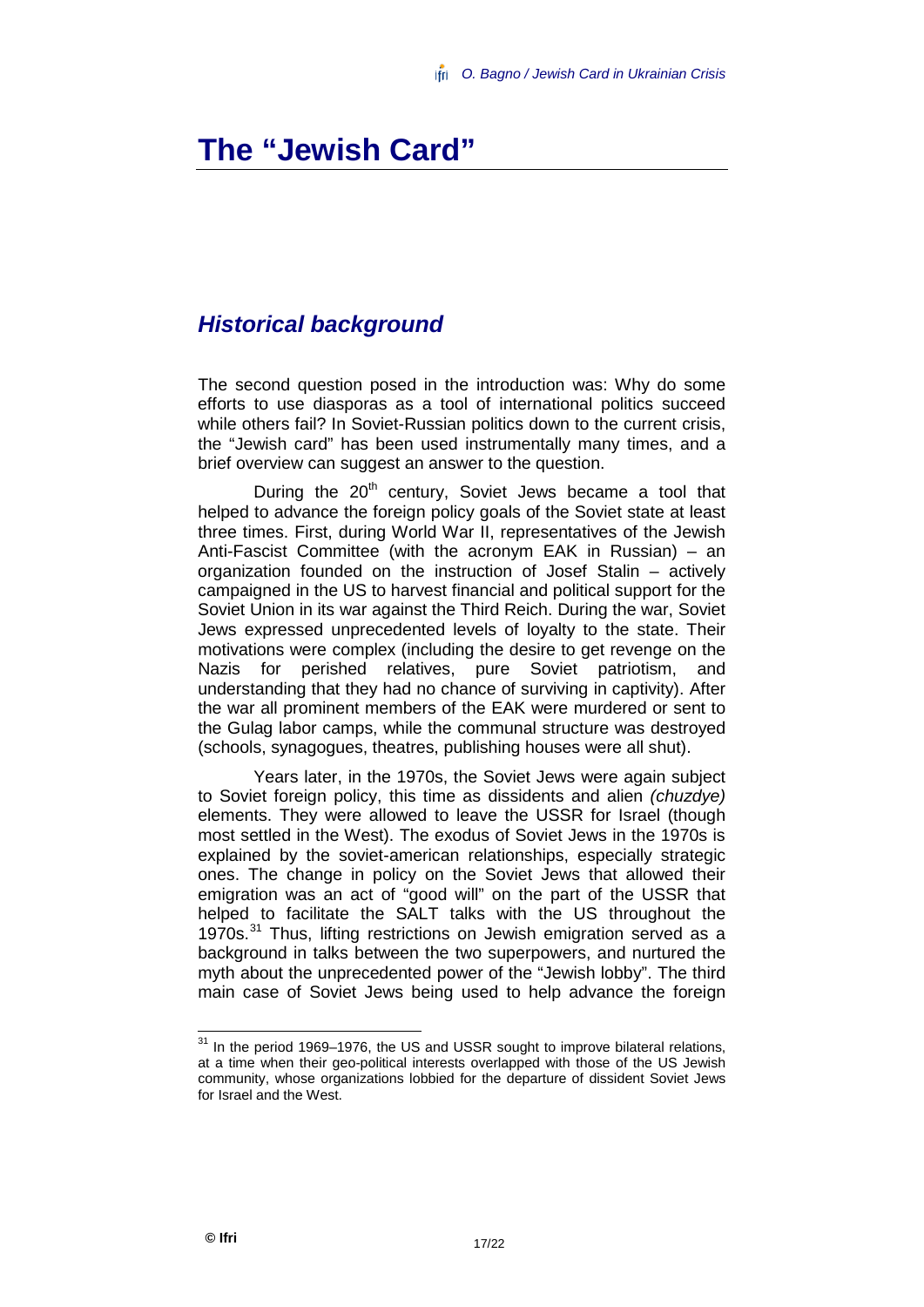policy goals of the Soviet state was in the late 1980s; during rapprochement with the West, President Gorbachev again used the issue of emigration, and allowed a massive exodus of Soviet citizens (mainly Jews but also Germans, [32](#page-19-1) Armenians, [33](#page-19-2) Georgians, Greeks, and others) from the USSR, which continued on a huge scale well into the mid-1990s.

### <span id="page-19-0"></span>*"Antifascist" discourse and its instrumentalization*

In 2014, the Jewish issue was instrumentalized again. In February/March 2014, high-ranking Russian Federation (RF) officials (such as Russian Ambassador to the United Nations, Vitaly Churkin,<sup>[34](#page-19-3)</sup> Foreign Minister Sergei Lavrov,<sup>[35](#page-19-4)</sup> Deputy Prime Minister Dmitry Rogozin,  $36$  and President Putin<sup>[37](#page-19-6)</sup>) discussed in various international and local formats and forums alleged official Ukrainian fascism and anti-Semitism. The Ukrainian opposition, protesters at the Maidan (Independence Square) and specifically the Right Sector and the associated political party Svoboda were referred to as neo-Nazis, fascists and anti-Semites, who in addition to anti-Semitism allegedly harbored ambitions to annihilate the Russian-speaking population of eastern Ukraine. Russian media coverage, produced by both state and privately owned channels, supported the official rhetoric referring to the Ukrainian opposition as a "fascist junta".

The "antifascist" discourse of Russian officials was more prevalent at the beginning of the crisis; it reached its peak during the annexation of the Crimean peninsula (when the heavily armed "polite

<span id="page-19-1"></span><sup>&</sup>lt;sup>32</sup> V. Tishkov, "Migration in the Countries of the Former Soviet Union", *Global* Commission on International Migration, September 2005, p. 15, *Commission on International Migration,* September 2005, p. 15, [<www.iom.int/jahia/webdav/site/myjahiasite/shared/shared/mainsite/policy\\_and\\_rese](https://www.iom.int/jahia/webdav/site/myjahiasite/shared/shared/mainsite/policy_and_research/gcim/rs/RS3.pdf)

<span id="page-19-2"></span>arch/gcim/rs/Rechem/rs/RS2.pdf<br><sup>33</sup> S. Heitman, "The Third Soviet Emigration 1947-1991", *Refuge, No.* 13-2, May 1993.

<span id="page-19-3"></span><sup>&</sup>lt;sup>4</sup> "Churkin: Potrebovalis' gody, chtoby ukrainskaia molodejd' nachala podderjivat' fashistov" [Churkin: It Took Ukrainian Youth Years to Support Fascists], 21 May 2014, [<http://odnarodyna.com.ua/content/vitaliy-churkin-potrebovalis-gody](http://odnarodyna.com.ua/content/vitaliy-churkin-potrebovalis-gody-chtoby-ukrainskaya-molodezh-nachala-podderzhivat-fashistov)[chtoby-ukrainskaya-molodezh-nachala-podderzhivat-fashistov>](http://odnarodyna.com.ua/content/vitaliy-churkin-potrebovalis-gody-chtoby-ukrainskaya-molodezh-nachala-podderzhivat-fashistov). <sup>35</sup> "Lavrov: Events in Odessa Are Fascism", *Dni.ru Internet Gazeta [Internet* 

<span id="page-19-4"></span>*Newspaper], 6 May 2014, [<www.dni.ru/polit/2014/5/6/270004.html>](http://www.dni.ru/polit/2014/5/6/270004.html).* 36 "Rogozin v Tiraspole o Sobytiiakh na Ukraine: 'Gadina Fashizma jivucha kara

<span id="page-19-5"></span>neminuema'" [Rogozin in Tiraspol about the Events in Ukraine: Fascism Snake is<br>Tenacious, Punishment is Inevitable], Navigator, 9 May 2014, Tenacious, Punishment is Inevitable], *Navigator,* 9 May 2014, <www.politnavigator.net/rogozin-zayavil-v-tiraspole-chto-fashizm-zhdet-<br>neminuemaya-kara-foto.html>.

<span id="page-19-6"></span><sup>&</sup>quot;Putin sravnil deistviia ukrainskoi armii s fashistkoi" [Putin Compared the Actions of the Ukrainian Army to Fascism], *BBC,* 29 August 2014, [<www.bbc.co.uk/russian/russia/2014/08/140829\\_putin\\_seliger\\_ukraine\\_russia>](http://www.bbc.co.uk/russian/russia/2014/08/140829_putin_seliger_ukraine_russia).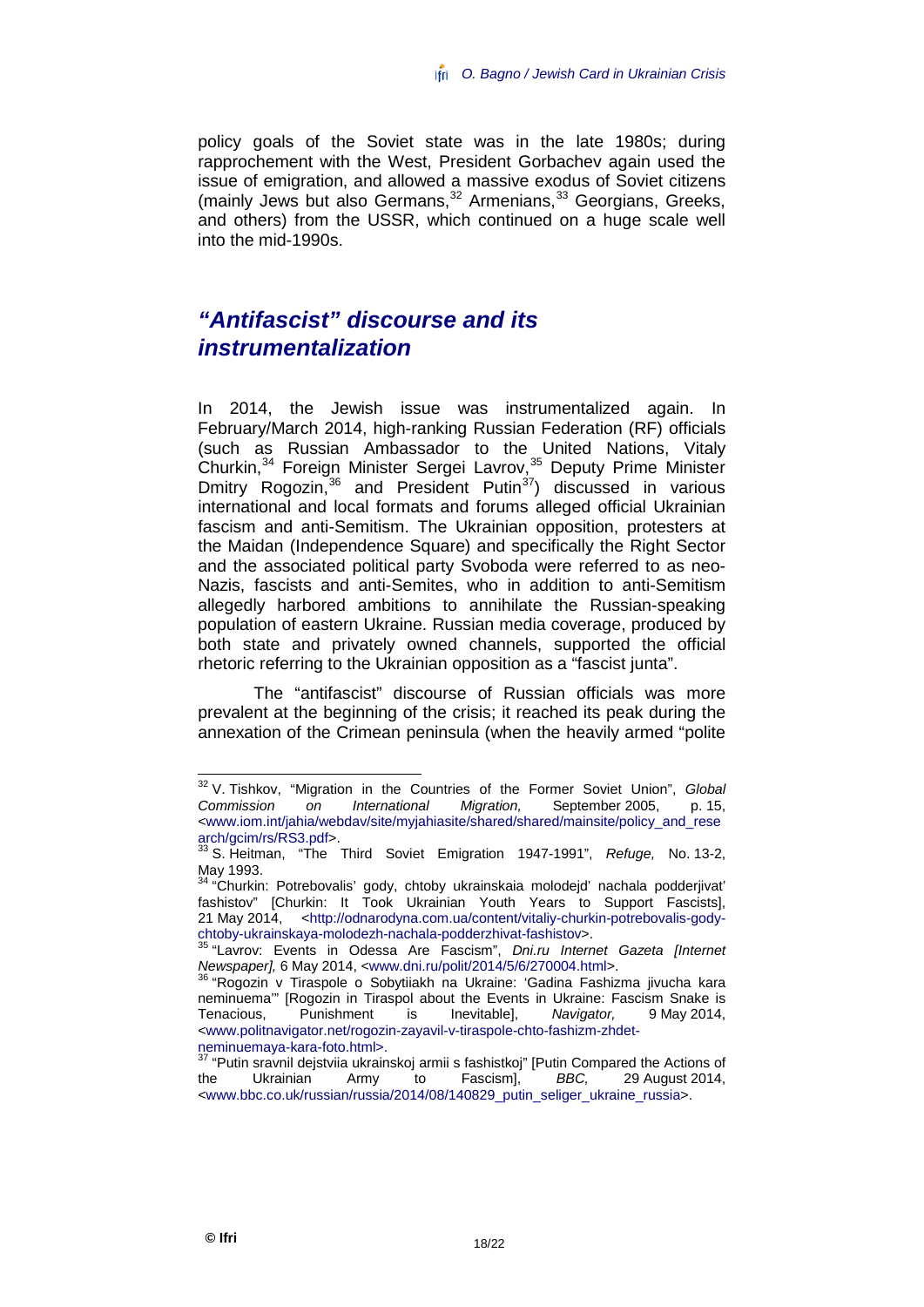people" without insignia landed in the peninsula to, it was claimed, protect the locals from the coming Maidan fascists), and was consistently used throughout the summer in the conflict over eastern Ukraine. Among the most bizarre expressions of the warfare were rumors that circulated on the Internet and among Jewish community members in eastern Ukraine in the summer (in Donetsk and Horlivka) that Jews had to register and declare their property to the new "authorities". Both sides (the pro-Russian militants and the Ukrainian municipal authorities) distanced themselves from and denounced such "provocations".

The Ukrainian opposition realized, after a considerable delay, that the "Jewish issue" had to be addressed, and made several moves to counterbalance Russian "anti-fascist" policy and media coverage of the events in Ukraine. Several countermeasures were initiated and covered in the media, such as the hotline between Dmytro Yarosh, the leader of the Right Sector, and the Israeli embassy that was established after the meeting between Mr Yarosh and the Israeli ambassador.<sup>[38](#page-20-0)</sup> The ambassador was concerned because, at the time of the protests in Kiev, two ultra-Orthodox Jews were attacked on different occasions on their way to and from the synagogue, and anti-Semitic graffiti was spotted near the Maidan, a major locus of protests. These events were not addressed by the opposition trio; Arseniy Yatsenyuk, Vitali Klitschko and Oleh Tyahnybok failed to publicly condemn or react to these events. This initial lack of reaction to actual anti-Semitic events as well as the closeness of the ultra-nationalist Right Sector leader Dmytro Yarosh to Oleh Tyahnybok (leader of the Svoboda party) linked the Ukrainian opposition to the dark pages of Ukraine's anti-Semitic history.

On the one hand, the facts on the ground indicate that the Ukrainian leadership is neither particularly xenophobic nor inherently anti-Semitic. For example, scattered evidence from Ukrainian elites; Jewish tycoon Vadim Rabinovich ran as a presidential candidate in May 2014 and ended up with more votes than the representatives of ultra-nationalist forces; the businessman Ihor Kolomoisky (as mentioned earlier in this paper) was appointed and serves as a governor of the Dnepropetrovsk region; and Volodymyr Groisman serves as the Chairman of the Verkhovna Rada, while previously being the Deputy Prime Minister of Ukraine. In addition to having Jews in many key governmental positions, the Ukrainian leadership initiates dialogue with Israel and the diaspora (e.g. President Poroshenko visited Israel as a presidential candidate, while the Prime Minister of Ukraine Arseniy Yatsenyuk addressed in May 2014 the Global Forum of the American Jewish Committee, asking for support for the new Ukrainian government). On the other hand, the Ukrainian leadership was extraordinarily ineffective in responding systematically

<span id="page-20-0"></span> <sup>38</sup> "Israeli Envoy Opens 'Hotline' with Ukrainian Ultra-Nationalist", *Haaretz, 7* March 2014, [<www.haaretz.com/news/diplomacy-defense/1.578537>](http://www.haaretz.com/news/diplomacy-defense/1.578537).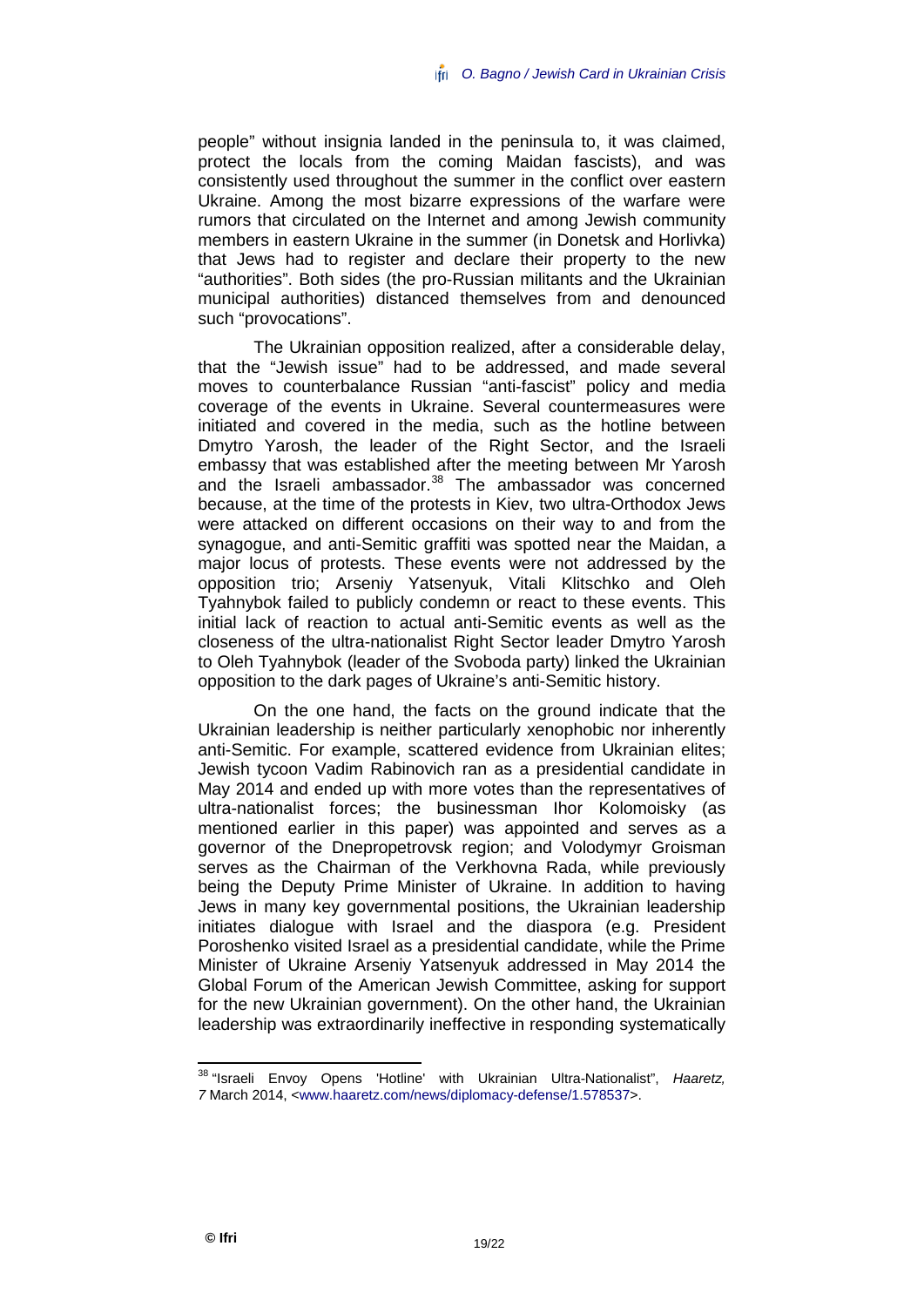to the propaganda campaign that originated with the Russian Federation, and helped to focus public and international discourse on "anti-fascism" and the "Jewish issue", linking both to the Ukrainian opposition's alleged hatred of minorities in general and Russianspeakers in particular.

### <span id="page-21-0"></span>*Echoes in Israel*

Russian-speakers in Israel were split in their interpretation of events in Ukraine, while the official transnational organizations adopted the neutral position of "not having a stance on the conflict" (a quote from World Forum of Russian-Speaking Jewry CEO Alex Selsky, a former spokesperson of Prime Minister Netanyahu). In contrast, Russian North American Jewish diaspora organizations that represent, *inter alia*, Russian-speaking Jews in the US and non-Jewish civil society organizations founded by Russian-speaking Jews (e.g. the Eurasia Democracy Initiative, the Russian office of the American Jewish Committee) unequivocally supported the "European direction of development for Ukraine, which would reduce the influence of the Russian Federation on the country". Similarly to Jewish Russianspeaking representatives from Germany, activists from the Russianspeaking American Jewish diaspora travelled across Eastern Europe in missions aimed at supporting local democratic institutions and Jewish organizations.<sup>[39](#page-21-1)</sup>

As regards official Israel, numerous attempts have been made by pro-Russian activists to engage Israel in the discussion of Ukrainian anti- Semitism and neo-Nazism, especially prior to the annexation of Crimea.<sup>[40](#page-21-2)</sup> Delegations of concerned Jewish groups (e.g. from Kharkiv) were received at a low official level; members of several minor parliamentary commissions in Israel met with these delegations, receiving limited coverage in Russian-language media outlets in Israel and Russia. Ukrainian Jewish organizations were also given a stage in the Israeli media in the Russian language when they leapt into the debate, publishing open letters that denied any linkage between the delegations of activists that visited Israel and the Ukrainian Jewish community.[41](#page-21-3)

<span id="page-21-1"></span><sup>&</sup>lt;sup>39</sup> "V SSHA nyneshnie vyiboryi prezidenta ukrainyi schitayut istoricheskimi – nablyudatel" [In the US the Presidential Elections in Ukraine are Considered Historical—an Observer], UNIAN, 25 May 2014, [<www.unian.net/politics/921644-v](http://www.unian.net/politics/921644-v-ssha-nyineshnie-vyiboryi-prezidenta-ukrainyi-schitayut-istoricheskimi-nablyudatel.html)[ssha-nyineshnie-vyiboryi-prezidenta-ukrainyi-schitayut-istoricheskimi-](http://www.unian.net/politics/921644-v-ssha-nyineshnie-vyiboryi-prezidenta-ukrainyi-schitayut-istoricheskimi-nablyudatel.html)

<span id="page-21-2"></span>[nablyudatel.html>](http://www.unian.net/politics/921644-v-ssha-nyineshnie-vyiboryi-prezidenta-ukrainyi-schitayut-istoricheskimi-nablyudatel.html).<br><sup>40</sup> "Ukrainskie aktivisty—Knessetu: antisemitizm podnimaet golovu" [Ukrainian<br>Activists—Knesset: Antisemitism Strikes Again]. Izrus. 19 March 2014. Activists—Knesset: Antisemitism Strikes Again], Izrus, 19 March 2014, [<http://izrus.co.il/dvuhstoronka/article/2014-03-20/23963.html>](http://izrus.co.il/dvuhstoronka/article/2014-03-20/23963.html). <sup>41</sup> "Aktivisty protestuiut protiv provokatsii v Knessete" [Activists Against Provocations

<span id="page-21-3"></span>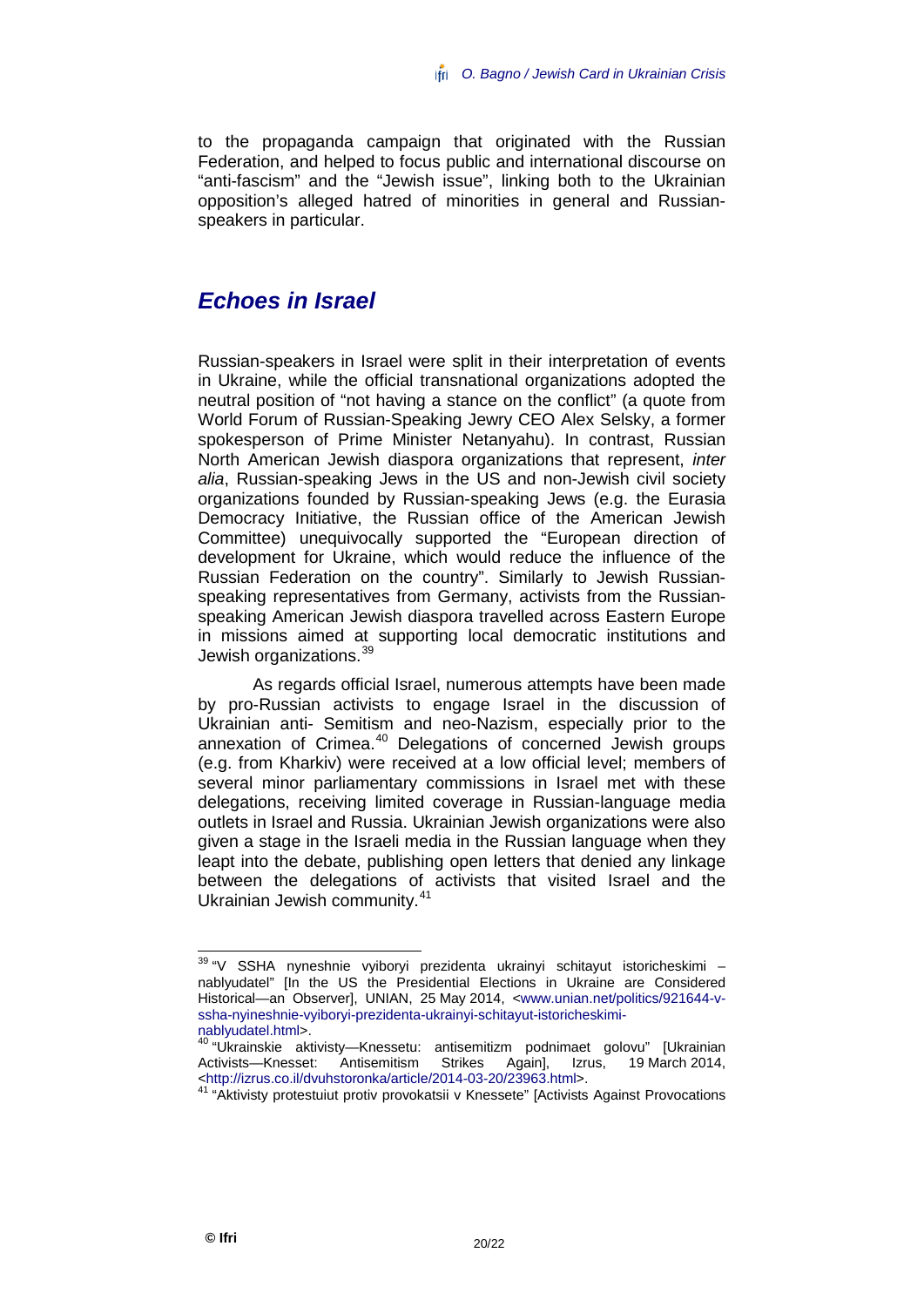Israeli Minister of Foreign Affairs, Avigdor Lieberman, himself a Russian-speaker born and raised in Moldova, issued a very general statement that Israel viewed "the events in Ukraine with grave concern, worries for the safety of the Ukrainian people and hopes that the situation does not deteriorate ..."<sup>[42](#page-22-0)</sup> (March 2014). The Israeli Ministry of Foreign Affairs did not change its rhetoric or stance on the situation when the crisis deteriorated in eastern Ukraine, and did not join the West in denouncing Russia's annexation of the Crimean peninsula and instigation of warfare in Donetsk and Lugansk.

On the other hand, Israel did not react to Russia's position regarding Ukrainian anti-Semitism, and chose to remain as uninvolved in the conflict as possible, given Israel's vital interest in Russia's cooperation in relation to Syria and Iran. The Israeli position was accepted with understanding in Ukraine; its Tel Aviv-based ambassador, Genadiy Nadolenko, refrained from assessments<sup>[43](#page-22-1)</sup> in contrast to the US Foreign Office, which was openly critical of Israel's neutrality. In an op-ed published in the left-leaning Israeli newspaper *Haaretz*, Mr Nadolenko merely described the Ukrainian stance, while noting that Ukraine had often been on the side of Israel when the UN Security Council voted on resolutions that condemned Israel.

in the Knesset], *Evrejskie Novosti* [Jewish News], 24 March 2014,

<span id="page-22-0"></span><sup>%</sup>[<http://eajc.org/page16/news44048.html>](http://eajc.org/page16/news44048.html).<br>
4[2](http://eajc.org/page16/news44048.html) "Israel Breaks Silence on Ukraine: We Hope Conflict is Resolved Peacefully",<br>
Ynetnews.com. 3 June 2014. <www.vnetnews.com/articles/0.7340.L Ynetnews.com, 3 June 2014, <br>
4495771.00.html>.

<span id="page-22-1"></span>[<sup>4495771,00.</sup>html>](http://www.ynetnews.com/articles/0,7340,L-4495771,00.html). <sup>43</sup> G. Nadolenko, "Ukraine Does Not Want War", *Haaretz*, 22 April 2014.